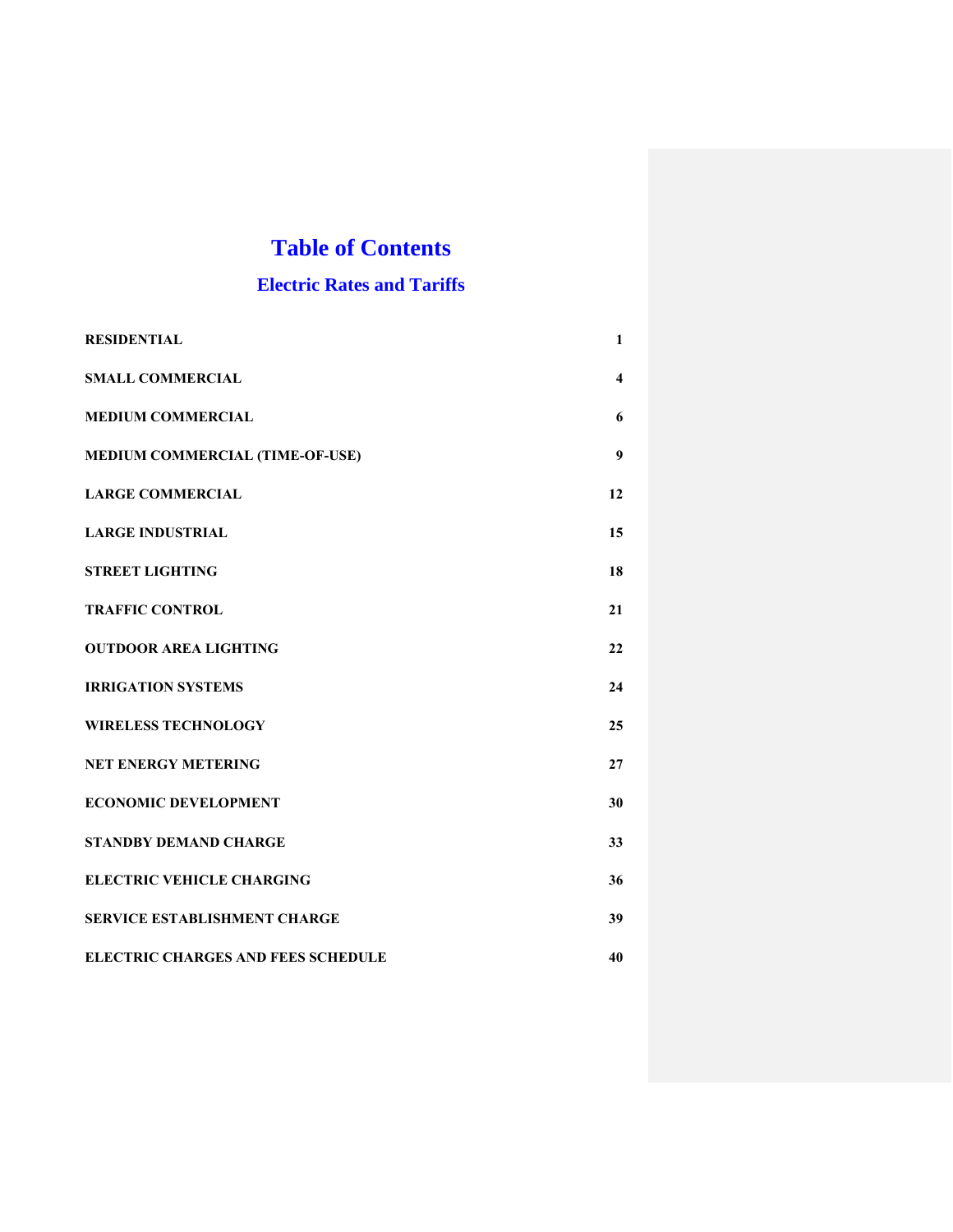### **RESIDENTIAL**

#### A. Applicability

Applicable to individual accommodations devoted primarily to domestic purposes where service includes lighting, appliances, heating, cooking and power consuming appliances or combination thereof in a residential accommodation.

B. Territory

Within the entire territory served.

#### C. Rates

| Energy Charge \$/kWh/Meter           |                      |
|--------------------------------------|----------------------|
| Summer and Winter                    |                      |
| Tier $1 -$ Baseline Quantities       | 0.11910              |
| Tier $2 - 101\%$ to 130% of Baseline | 0.14000              |
| Tier $3 -$ Over 131% of Baseline     | 0.240000.25686       |
| Customer Charge - \$/Meter/Day       |                      |
| Single-Family Residence              | 0.230.28             |
| Multi-Family Residence               | <del>0.21</del> 0.26 |

#### D. Special Conditions

1. Summer and Winter Seasons are defined as follows:

The Summer Season shall commence at 12:00 a.m. on June 1st and continue until 12:00 a.m. on October 1st of each year. The Winter Season shall commence at 12:00 a.m. on October 1st of each year and continue until 12:00 a.m. on June 1st of the following year. A pro rata computation will be made for seasonal billing purposes.

2. Customer Charge: For purposes of applying the Customer Charge, the following definitions shall be used:

Single-Family Residence: A building of single occupancy, which does not share common walls, floors, or ceiling with other residential dwelling units.

Multi-Family Residence: Apartments, mobile homes, condominiums, townhouses or a building of multiple occupancy which shares common walls and/or floors and ceilings with other residential dwelling units.

- 3. Voltage. Service will be supplied at one (1) standard voltage.
- 4. Baseline Quantities: The residential allocation shall be 16.1 kWhs per day in Summer Season and 10.6 kWhs per day in the Winter Season.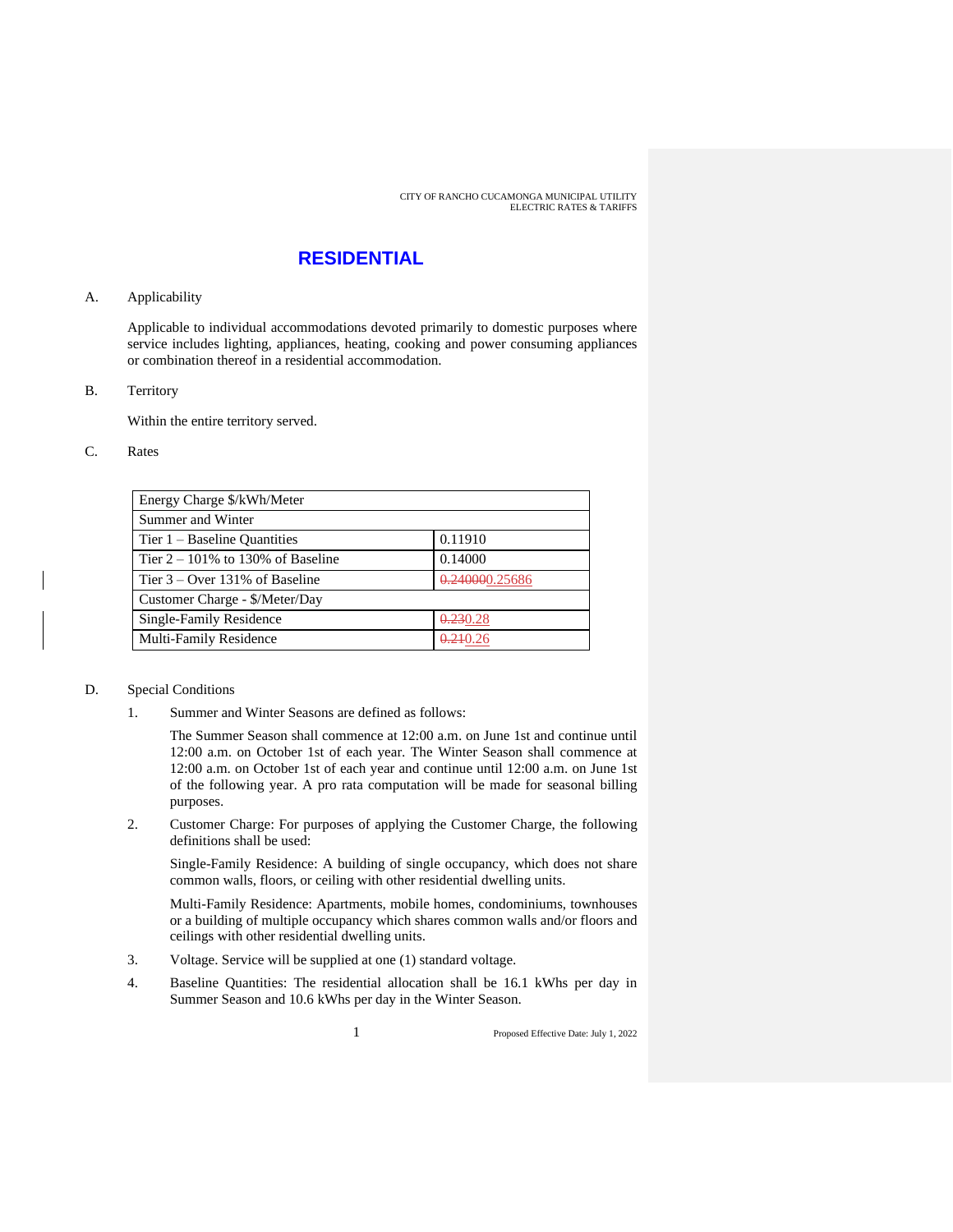5. Customer-Owned Electrical Generating Facilities.

Upon written approval by the Utility, momentary parallel operation may be permitted to allow the Customer to test the auxiliary/emergency generating facilities.

6. Medical Support Assistance

Eligible customers under this schedule upon application and certification from a medical doctor shall receive a monthly discount to assist customers with doctorprescribed life support equipment. To qualify, a customer must submit an application and satisfactory proof that a full-time occupant of the customer's residence requires a life support device. A qualifying life support device may be any one of the following or such other equipment as the Utility may deem eligible: aerosol tents, apnea monitors, compressors or concentrators, electrostatic or ultrasonic nebulizers, electric nerve stimulators, hemodialysis machines, kidney dialysis machines, intermittent positive pressure breathing machines, iron lungs, pressure pads, pressure pumps, respirators, or suction machines. Customers must reapply annually to demonstrate eligibility for the discount.

The monthly discount applies to energy charges only. All other charges and taxes are calculated at the standard rates. Program qualifications and rules are subject to change and are based on funding availability. In the event the Utility becomes aware of any false or fraudulent statements or information submitted in writing or verbally by the Customer, the Utility reserves the right to back bill the Customer for services rendered under this program.

7. Low Income Assistance

A low-income assistance program is available under this schedule for income qualified customers. To be considered for this discount, an application must be filled out with supporting documentation of proof of income. Total combined gross annual household income, both taxable and nontaxable, must meet the current income levels of the San Bernardino County (Very Low) Income Limits Documentation System. Customers must reapply annually to demonstrate eligibility for the discount.

The monthly discount applies to energy charges only. All other charges and taxes are calculated at the standard rates. Program qualifications and rules are subject to change and are based on funding availability. In the event the Utility becomes aware of any false or fraudulent statements or information submitted in writing or verbally by the Customer, the Utility reserves the right to back bill the Customer for services rendered under this program.

8. Billing Calculation

A Customer's bill is calculated according to the rates and conditions above. The charges are calculated by applying the Rate Charges when applicable to the actual billing determinants (kilowatt hours [kWh]).

9. Power Cost Adjustment Factor (PCAF)

The rates above are subject to an adjustment as provided in Rule  $\frac{1213}{1213}$ , Section E.

10. Change of Law Adjustment Factor (CLAF)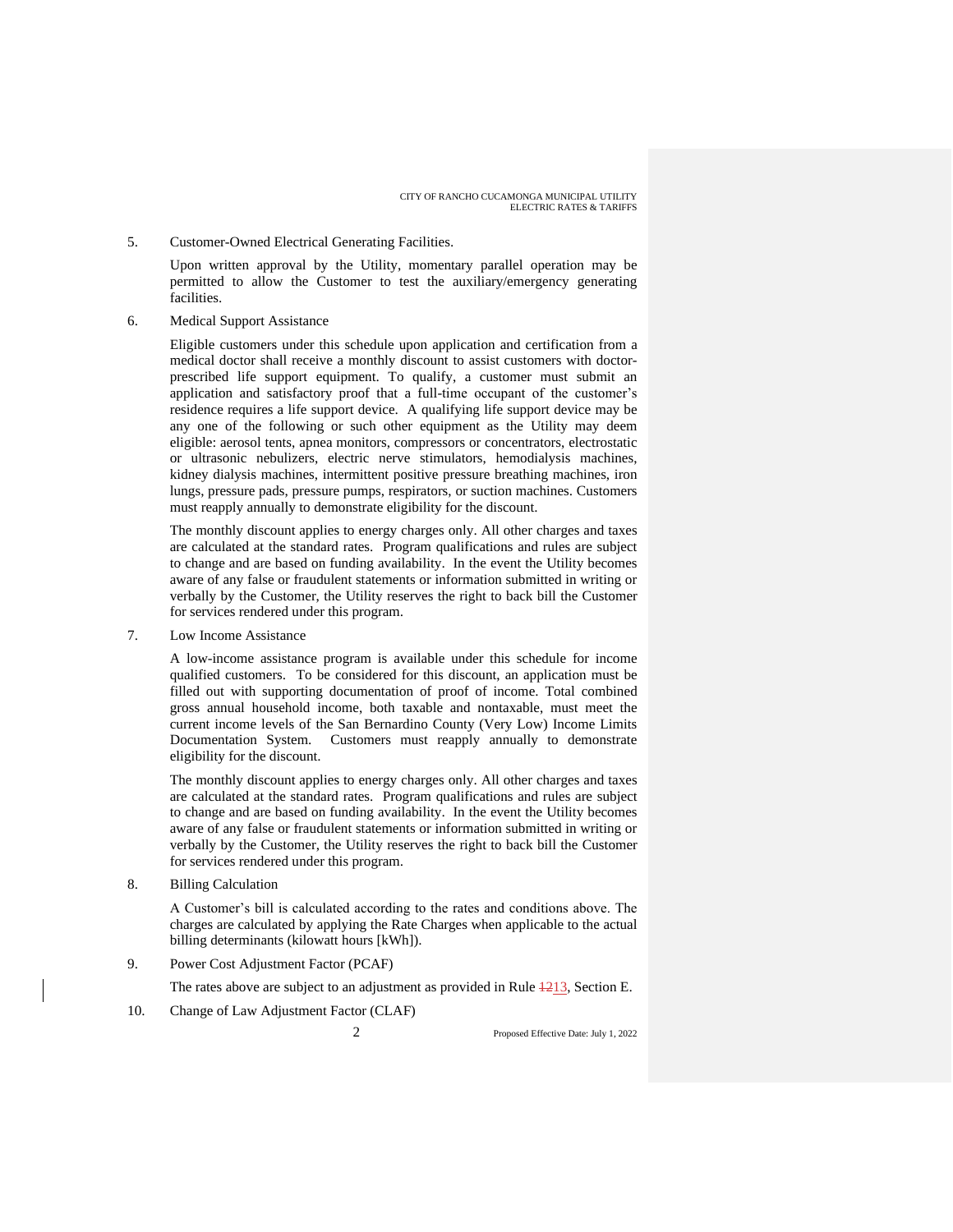The rates above are subject to an adjustment as provided in Rule  $\frac{1213}{3}$ , Section F.

### 11. State Mandated Public Purpose Programs Charge

State law requires all California electric utilities to establish a public purpose program charge of 2.85% of electric retail revenues to fund qualifying energy efficiency programs, renewable energy resources, research and demonstration projects, and services for low-income electricity customers.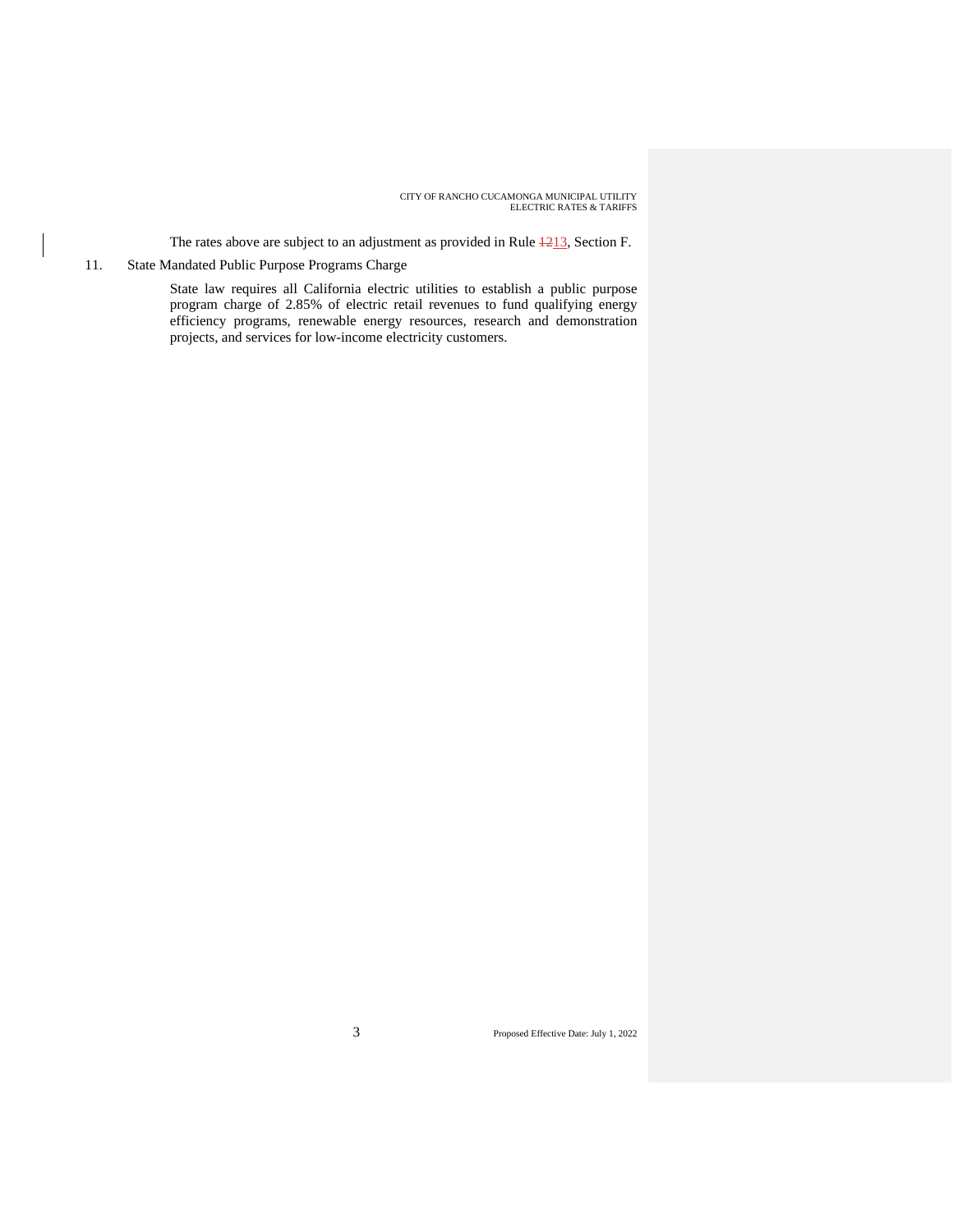### **SMALL COMMERCIAL**

#### A. Applicability

Applicable to single and three-phase general service including lighting and power Customers, except for the Customer whose monthly Maximum Demand, in the opinion of the Utility, is expected to exceed 20 kW or has exceeded 20 kW in any three (3) months during the preceding twelve (12) months is ineligible for service under this Schedule. Effective with the date of ineligibility of any Customer served under this Schedule, the Customer's account shall be transferred to another applicable Rate Schedule.

#### B. Territory

Within the entire territory served.

#### C. Rates

| Energy Charge \$/kWh/Meter/Month |                                |  |
|----------------------------------|--------------------------------|--|
|                                  | Summer 0.183220.18768          |  |
|                                  | Winter $\sqrt{0.126680.12976}$ |  |
| Customer Charge- \$/Meter/Day    | 0.926                          |  |
| Single Phase                     | 1.00                           |  |
| Three Phase                      | 1.15                           |  |

**Formatted:** Right **Formatted:** Right

#### D. Special Conditions

1. Summer and Winter Seasons are defined as follows:

The Summer Season shall commence at 12:00 a.m. on June 1<sup>st</sup> and continue until 12:00 a.m. on October  $1<sup>st</sup>$  of each year. The Winter Season shall commence at 12:00 a.m. on October 1<sup>st</sup> of each year and continue until 12:00 a.m. on June 1<sup>st</sup> of the following year. A pro rata computation will be made for seasonal billing purposes.

- 2. Voltage. Service will be supplied at one (1) standard voltage
- 3. Temporary Discontinuance of Service

Where the use of energy is seasonal or intermittent, no adjustments will be made for a temporary discontinuance of service. Any Customer, prior to resuming service within twelve (12) months after such service was discontinued, will be required to pay all charges which would have been billed if service had not been discontinued.

4. Customer-Owned Electrical Generating Facilities

Upon written approval by the Utility, momentary parallel operation may be permitted to allow the Customer to test the auxiliary/emergency generating facilities.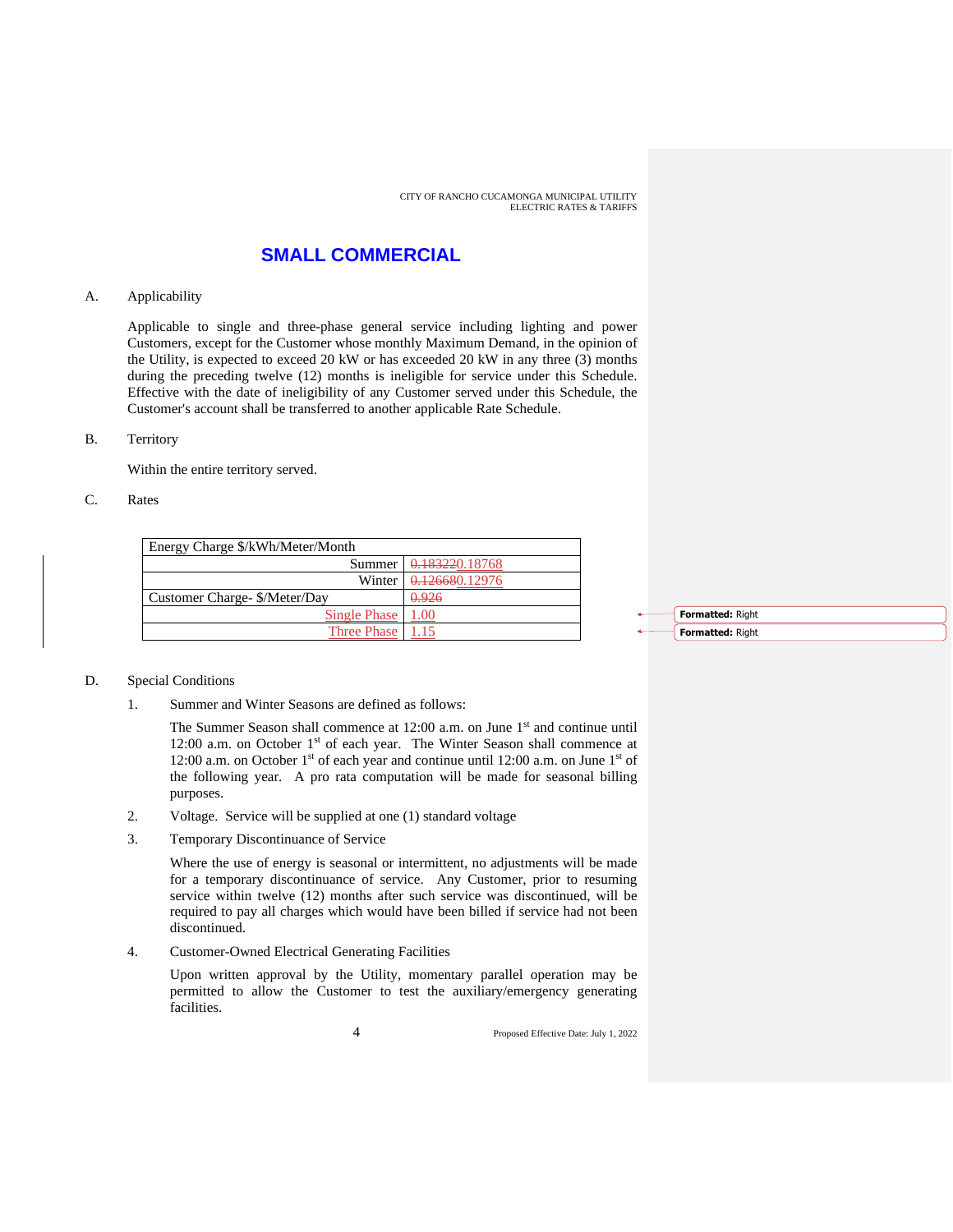#### 5. Installation of Demand Meters

Where a Customer's usage exceeds an average of 4,500 kWh per month in the preceding 12-month period, the Utility may, at its sole option, install a demand Meter on the account at the Utility's expense.

6. Billing Calculation

A Customer's bill is calculated according to the rates and conditions above. The charges are calculated by applying the Rate Charges when applicable to the actual billing determinants (kilowatt hours [kWh], demand [kW], etc.).

7. Power Cost Adjustment Factor (PCAF)

The rates above are subject to an adjustment as provided in Rule  $\frac{1213}{2}$ , Section E.

8. Change of Law Adjustment Factor (CLAF)

The rates above are subject to an adjustment as provided in Rule  $\frac{4213}{3}$ , Section F.

9. State Mandated Public Purpose Programs Charge

State law requires all California electric utilities to establish a public purpose program charge of 2.85% of electric retail revenues to fund qualifying energy efficiency programs, renewable energy resources, research and demonstration projects, and services for low-income electricity customers.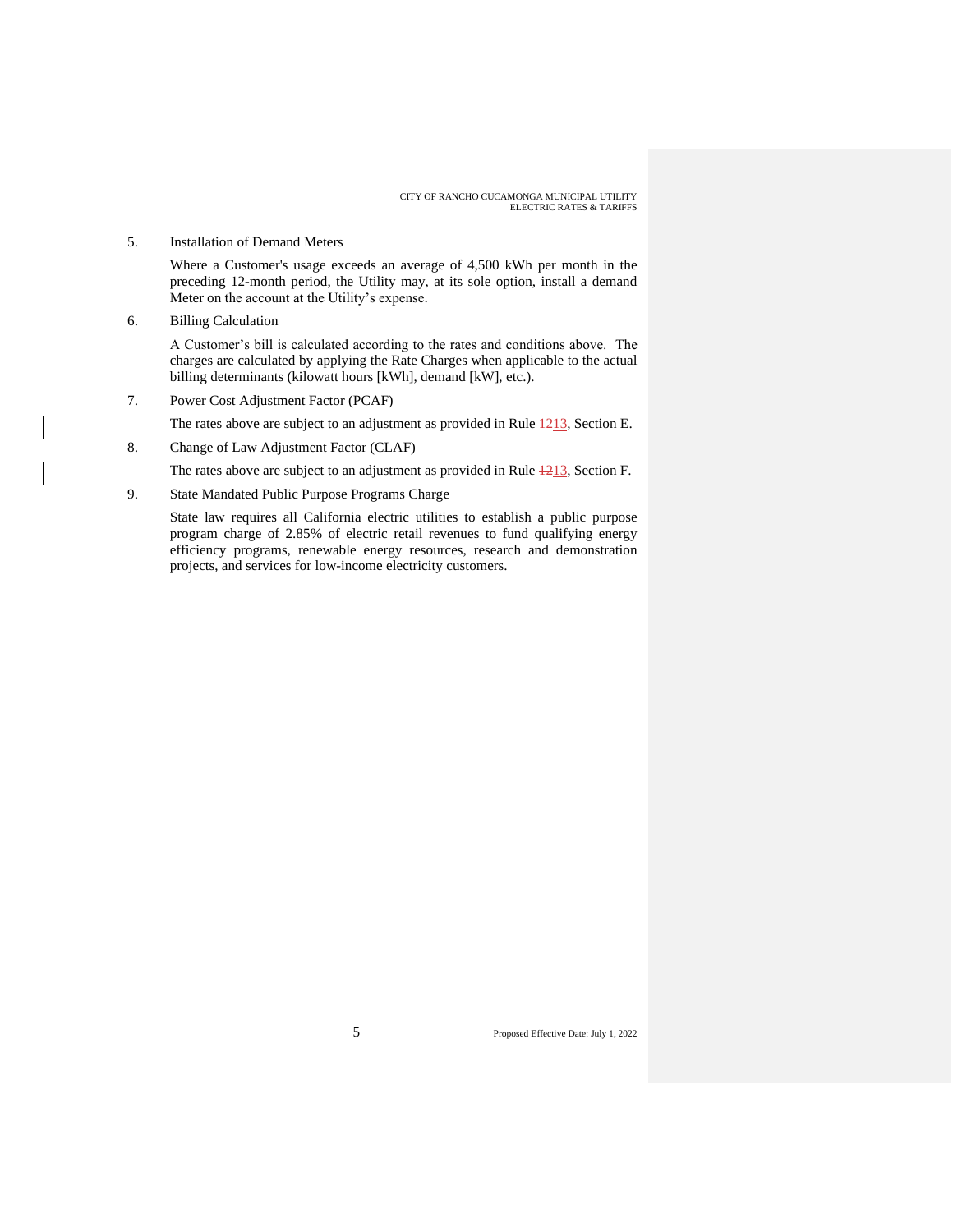### **MEDIUM COMMERCIAL**

#### A. Applicability

Applicable to single and three-phase service including lighting and power Customers whose monthly Maximum Demand registers, or in the opinion of the Utility is expected to register, above 20 kW and below 200 kW. The Customer whose monthly Maximum Demand, in the opinion of the Utility, is expected to reach 200 kW or has reached 200 kW for any three (3) months during the preceding twelve (12) months is ineligible for service under this Schedule. Effective with the date of ineligibility, such Customer's account shall be transferred to another applicable Rate Schedule. Further, any Customer served under this Schedule whose monthly Maximum Demand has registered 20 kW or less for twelve (12) consecutive months is eligible for service under another applicable Rate Schedule.

#### B. Territory

Within the entire territory served.

C. Rates

| Energy Charge - \$/kWh/Meter/Month                  |                                       |  |
|-----------------------------------------------------|---------------------------------------|--|
|                                                     | Summer Season $\sqrt{0.079440.08359}$ |  |
|                                                     | Winter Season   0.063940.06725        |  |
| Customer Charge - \$/Meter/Month                    | 145.00                                |  |
| Demand Charge - \$/kW of Billing Demand/Meter/Month |                                       |  |
| <b>Facilities Related</b>                           | 14.00                                 |  |
| Time Related (Summer)                               | 16.50                                 |  |

#### D. Special Conditions

1. Summer and Winter Seasons are defined as follows:

The Summer Season shall commence at 12:00 a.m. on June 1<sup>st</sup> and continue until 12:00 a.m. on October 1<sup>st</sup> of each year. The Winter Season shall commence at 12:00 a.m. on October 1st of each year and continue until 12:00 a.m. on June 1st of the following year. A pro rata computation will be made for seasonal billing purposes.

- 2. RTEM Metering. Customers may elect a Real Time Energy Metering (RTEM) meter and shall pay the monthly charges, as indicated in the Rates section of this Rate Schedule.
- 3. Voltage

Service will be supplied at one (1) standard voltage.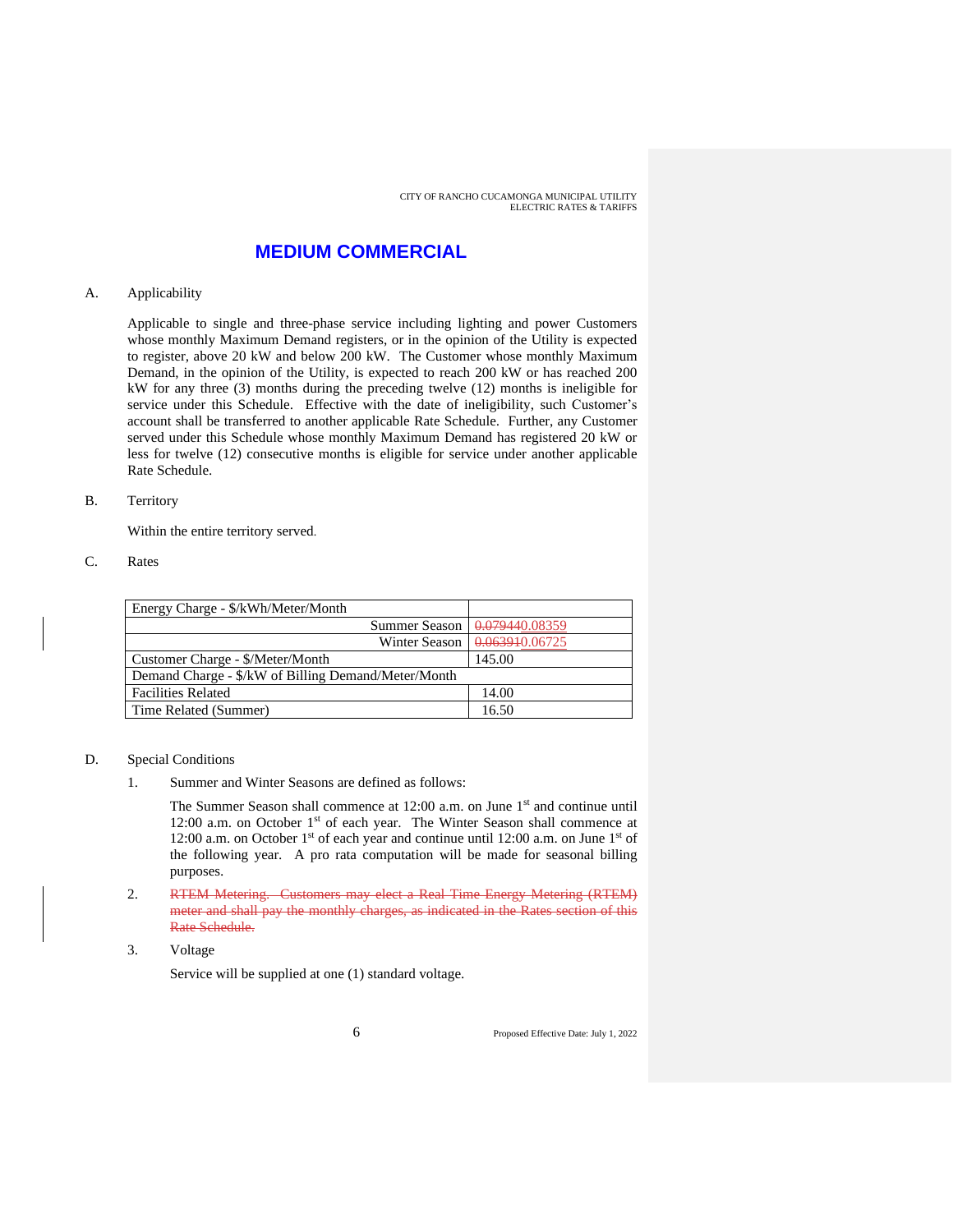#### 4. Billing Demand

The Billing Demand shall be the kilowatts of Maximum Demand, determined to the nearest kW. The Demand Charge shall include the following billing components. The Time Related Component shall be for the kilowatts of Maximum Demand recorded during (or established for) the monthly billing period. The Facilities Related Component shall be for the kilowatts of Maximum Demand recorded during (or established for) the monthly billing period. However, when the Utility determines the Customer's Meter will record little or no energy use for extended periods of time or when the Customer's Meter has not recorded a Maximum Demand in the preceding eleven (11) months, the Facilities Related Component of the Demand Charge may be established at fifty percent (50%) of the Customer's Connected Load.

5. Maximum Demand

The Maximum Demand in any month shall be the measured maximum average kilowatt input, indicated or recorded by instruments, during any 15-minute metered interval in the month, but, where applicable, shall not be less than the diversified resistance welder load computed in accordance with the section designated Welder Service in Rule 2. Where the demand is intermittent or subject to violent fluctuations, a 5-minute interval may be used.

6. Temporary Discontinuance of Service

Where the use of energy is seasonal or intermittent, no adjustments will be made for a temporary discontinuance of service. Any Customer resuming service within twelve (12) months after such service was discontinued will be required to pay all charges which would have been billed if service had not been discontinued.

7. Customer-Owned Electrical Generating Facilities

Upon written approval by the Utility, momentary parallel operation may be permitted to allow the Customer to test the auxiliary/emergency generating facilities.

8. Billing Calculation

A Customer's bill is calculated according to the rates and conditions above. The charges are calculated by applying the Rate Charges when applicable to the actual billing determinants (kilowatt hours [kWh], demand [kW], etc.).

9. Power Cost Adjustment Factor (PCAF)

The rates above are subject to an adjustment as provided in Rule  $\frac{4213}{2}$ , Section E.

- 10. Change of Law Adjustment Factor (CLAF)
	- The rates above are subject to an adjustment as provided in Rule  $\frac{1213}{213}$ , Section F.
- 11. State Mandated Public Purpose Programs Charge

State law requires all California electric utilities to establish a public purpose program charge of 2.85% of electric retail revenues to fund qualifying energy efficiency programs, renewable energy resources, research and demonstration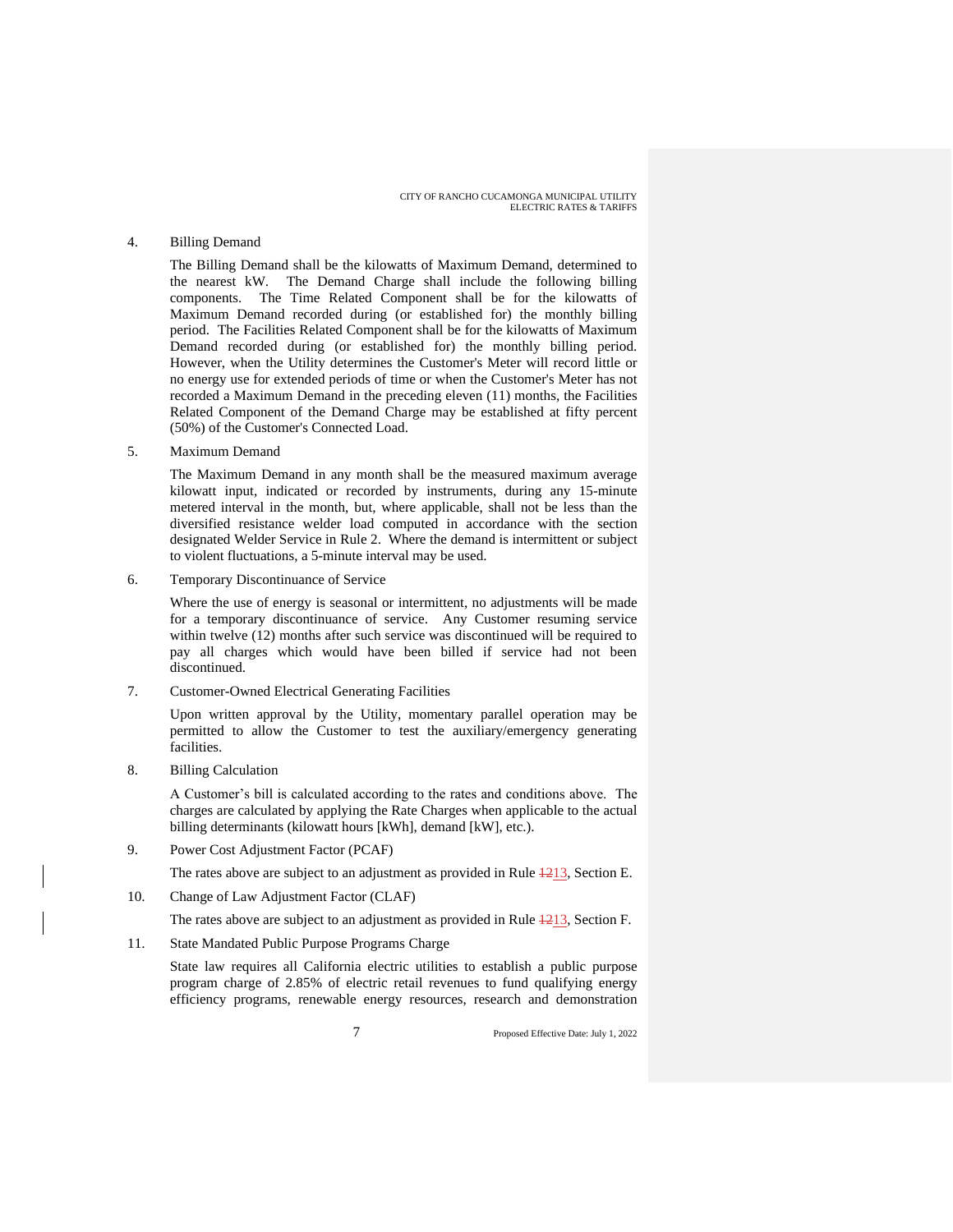projects, and services for low-income electricity customers.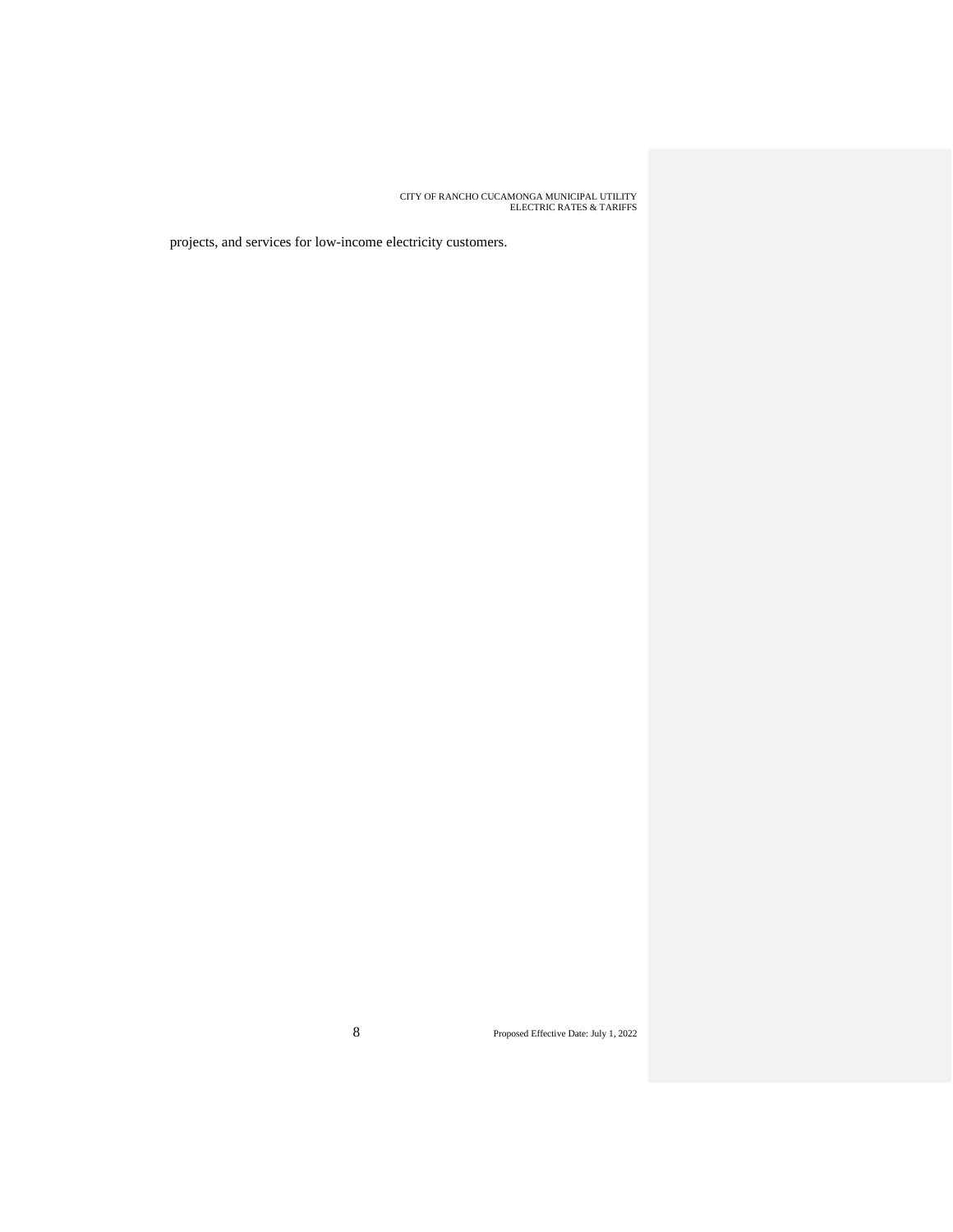## **MEDIUM COMMERCIAL (TIME-OF-USE)**

#### A. Applicability

Applicable to single and three-phase service including lighting and power Customers whose monthly Maximum Demand registers, or in the opinion of the Utility is expected to register 200 kW through 500 kW. The customer whose monthly Maximum Demand, in the opinion of the Utility, is expected to exceed 500 kW or has exceeded 500 kW for any three (3) months during the preceding twelve (12) months is ineligible for service under this Schedule and effective with the date of ineligibility, such Customer's account shall be transferred to Large Commercial. Further, any Customer served under this Schedule whose monthly Maximum Demand has registered below 200 kW for twelve (12) consecutive months is ineligible for service under this Rate Schedule and shall be transferred to another applicable Rate Schedule.

#### B. Territory

Within the entire territory served.

#### C. Rates

| Energy Charge - \$/kWh/Meter/Month                  |                          |                |
|-----------------------------------------------------|--------------------------|----------------|
|                                                     | Summer Season – On-Peak  | 0.113640.11668 |
|                                                     | Mid-Peak                 | 0.080640.08368 |
|                                                     | Off-Peak                 | 0.053140.05618 |
|                                                     | Winter Season – Mid-Peak | 0.057140.06018 |
|                                                     | Off-Peak                 | 0.040640.04368 |
| Customer Charge - \$/Meter/Month                    |                          | 400.00         |
| Demand Charge - \$/kW of Billing Demand/Meter/Month |                          |                |
| <b>Facilities Related</b>                           |                          | 14.25          |
| <b>Time Related</b>                                 | Summer – On-Peak         | 13.50          |
|                                                     | Summer – Mid-Peak        | 3.50           |
| Power Factor Adjustment - \$/KVA                    |                          | 0.27           |

#### D. Special Conditions

1. Time periods are defined as follows:

On-Peak: Noon to 6:00 p.m. summer weekdays except holidays.

Mid-Peak: 8:00 a.m. to noon and 6:00 p.m. to 11:00 p.m. summer weekdays except holidays.

8:00 a.m. to 9:00 p.m. winter weekdays except holidays.

Off-Peak: All other hours.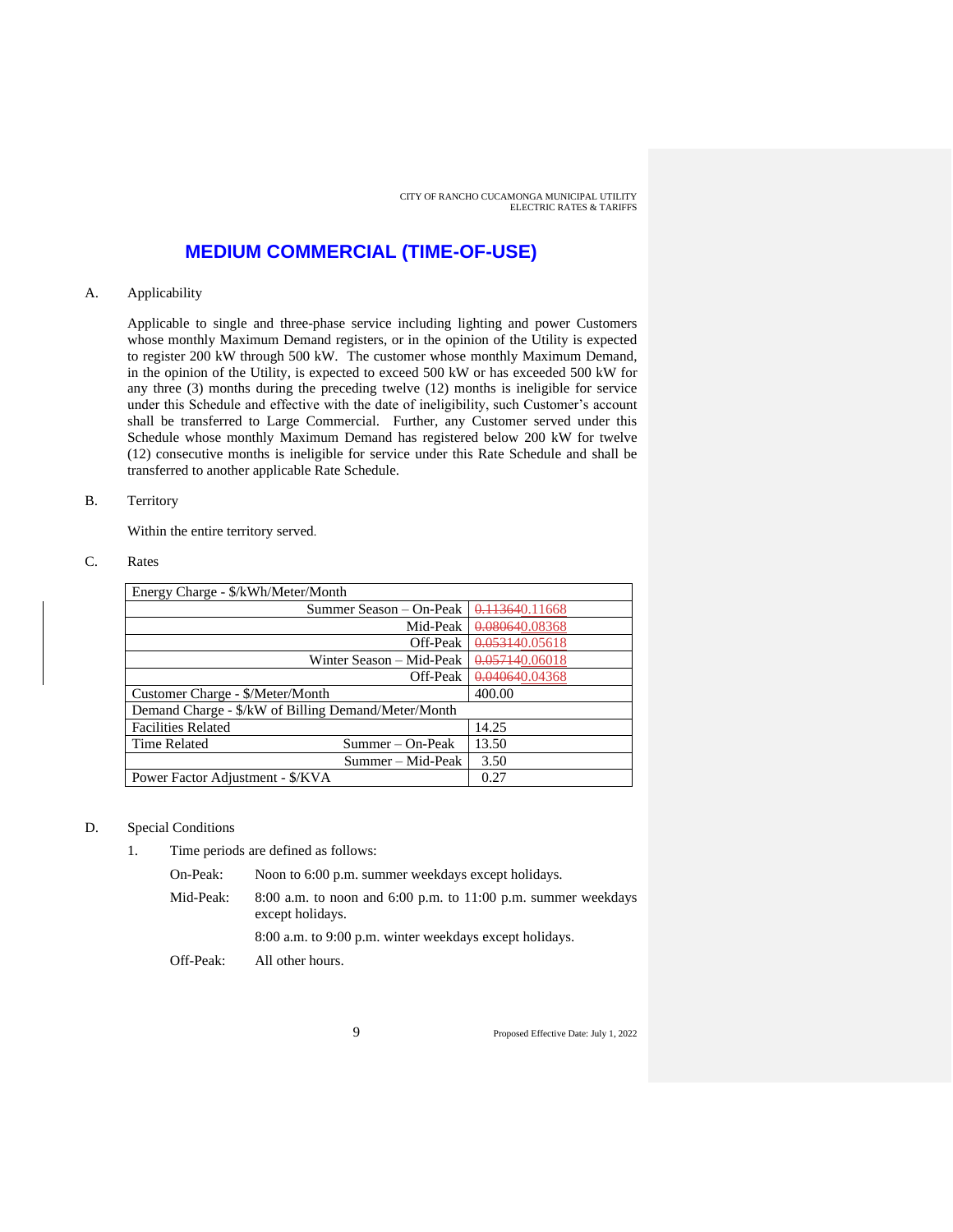Holidays are New Year's Day (January 1), Washington's Birthday (third Monday in February), Memorial Day (last Monday in May), Independence Day (July 4), Labor Day (first Monday in September), Veteran's Day (November 11), Thanksgiving Day (fourth Thursday in November), and Christmas (December 25).

When any holiday listed above falls on Sunday, the following Monday will be recognized as an off-peak period. No change will be made for holidays falling on Saturday.

The Summer Season shall commence at 12:00 a.m. on June 1<sup>st</sup> and continue until 12:00 a.m. on October 1<sup>st</sup> of each year. The Winter Season shall commence at 12:00 a.m. on October 1<sup>st</sup> of each year and continue until 12:00 a.m. on June 1<sup>st</sup> of the following year. A pro rata computation will be made for seasonal billing purposes.

2. Voltage

Service will be supplied at one (1) standard voltage.

3. Billing Demand

The Billing Demand shall be the kilowatts of Maximum Demand, determined to the nearest kW. The Demand Charge shall include the following billing components. The Time Related Component shall be for the kilowatts of Maximum Demand recorded during (or established for) the monthly billing period. The Facilities Related Component shall be for the kilowatts of Maximum Demand recorded during (or established for) the monthly billing period. However, when the Utility determines the Customer's Meter will record little or no energy use for extended periods of time or when the Customer's Meter has not recorded a Maximum Demand in the preceding eleven (11) months, the Facilities Related Component of the Demand Charge may be established at fifty percent (50%) of the Customer's Connected Load.

4. Maximum Demand

Maximum Demand shall be established for the On-Peak, Mid-Peak, and Off-Peak periods. The Maximum Demand in any month shall be the measured maximum average kilowatt input, indicated or recorded by instruments, during any 15 minute metered interval in the month, but, where applicable, shall not be less than the diversified resistance welder load computed in accordance with the section designated Welder Service in Rule 2. Where the demand is intermittent or subject to violent fluctuations, a 5-minute interval may be used.

5. Power Factor Adjustment

The Customer's bill will be increased each month for power factor by the amount shown in the Rates section above for service metered and delivered at the applicable voltage level, based on the per kilovar of maximum reactive demand imposed by the Utility.

The maximum reactive demand shall be the highest measured maximum average kilovar demand indicated or recorded by metering during any 15-minute interval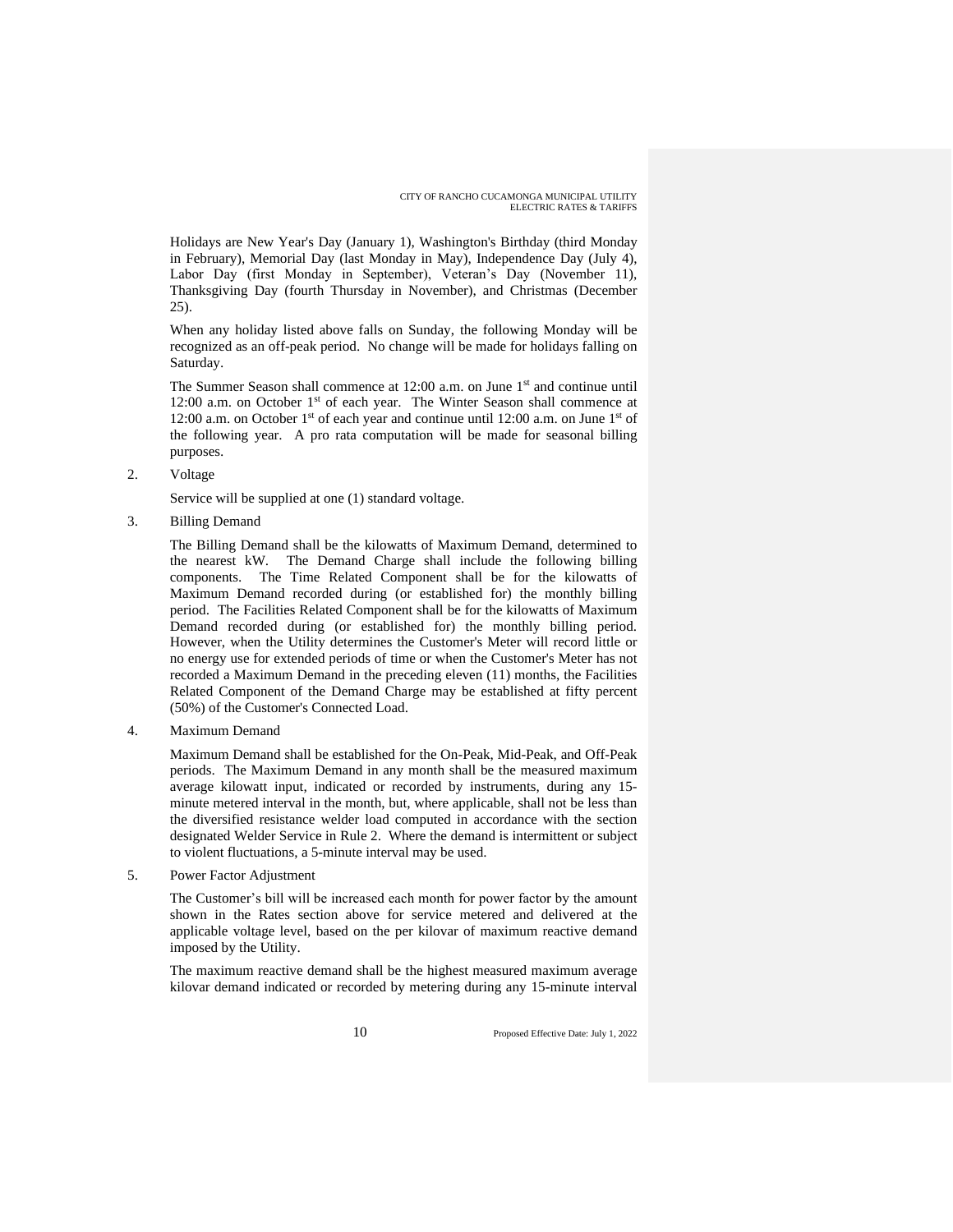in the month. The kilovars shall be determined to the nearest unit. A device will be installed on each kilovar meter to prevent reverse operation of the meter.

6. Temporary Discontinuance of Service

Where the use of energy is seasonal or intermittent, no adjustments will be made for a temporary discontinuance of service. Any Customer resuming service within twelve (12) months after such service was discontinued will be required to pay all charges which would have been billed if service had not been discontinued.

7. Customer-Owned Electrical Generating Facilities

Upon written approval by the Utility, momentary parallel operation may be permitted to allow the Customer to test the auxiliary/emergency generating facilities.

8. Billing Calculation

A Customer's bill is calculated according to the rates and conditions above. The charges are calculated by applying the Rate Charges when applicable to the actual billing determinants (kilowatt hours [kWh], demand [kW], kilovar [kVa], etc.).

9. Power Cost Adjustment Factor (PCAF)

The rates above are subject to an adjustment as provided in Rule  $\frac{1213}{1213}$ , Section E.

10. Change of Law Adjustment Factor (CLAF)

The rates above are subject to an adjustment as provided in Rule  $\frac{1213}{2}$ , Section F.

11. State Mandated Public Purpose Programs Charge

State law requires all California electric utilities to establish a public purpose program charge of 2.85% of electric retail revenues to fund qualifying energy efficiency programs, renewable energy resources, research and demonstration projects, and services for low-income electricity customers.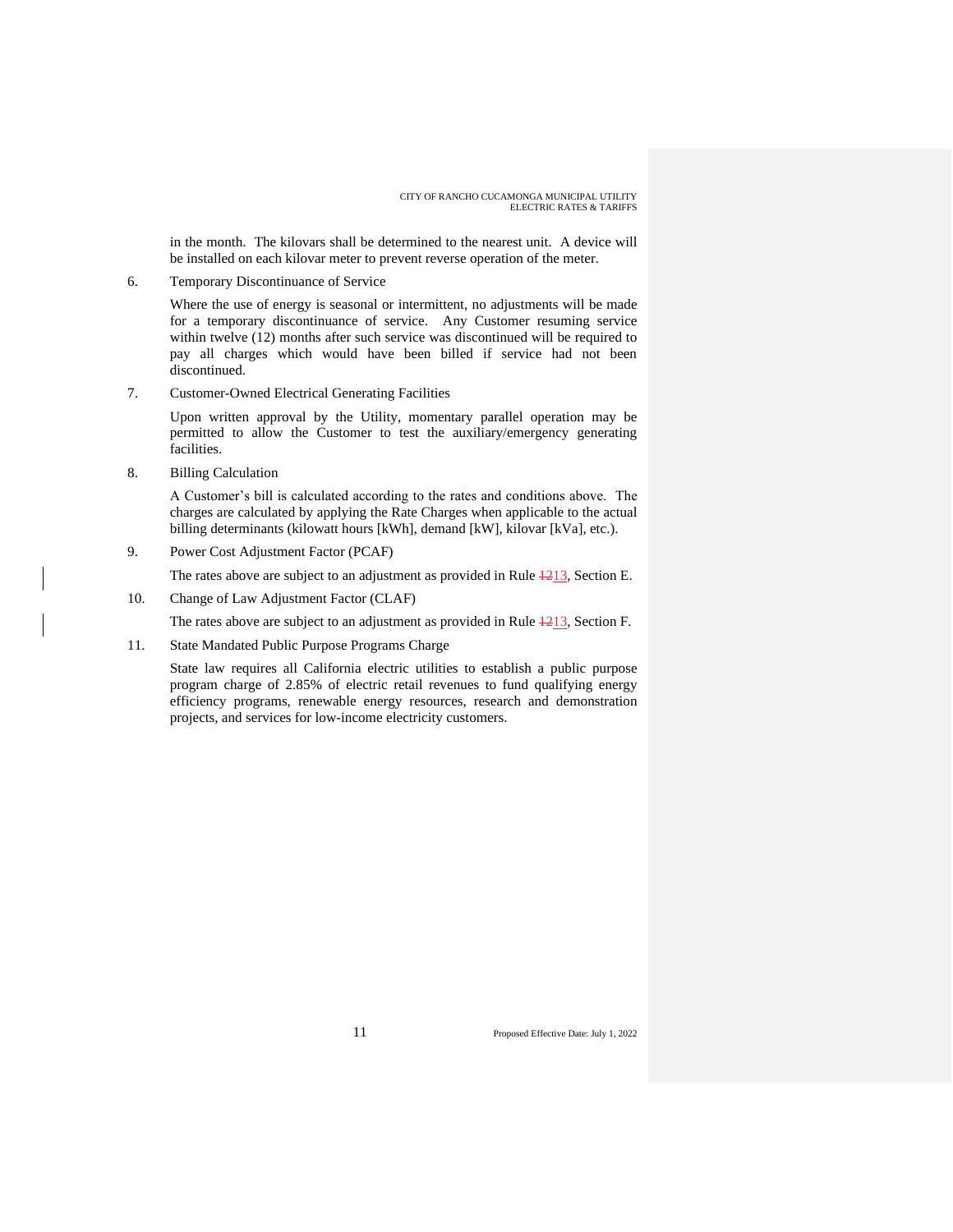## **LARGE COMMERCIAL**

#### A. Applicability

Applicable to general services including lighting and power Customers. This Schedule is applicable to and mandatory for all Customers whose monthly Maximum Demand, in the opinion of the Utility, is expected to exceed 500 kW or has exceeded 500 kW in any three (3) months during the preceding twelve (12) months. Any existing Customer on this Schedule whose monthly Maximum Demand has registered 500 kW or less for twelve (12) consecutive months is ineligible for service under this Schedule and shall be transferred to another applicable Rate Schedule. Service under this Schedule is subject to Meter availability.

#### B. Territory

Within the entire territory served.

#### C. Rates

| Energy Charge - \$/kWh/Meter/Month                  |                |  |
|-----------------------------------------------------|----------------|--|
| Summer Season – On-Peak                             | 0.120950.12736 |  |
| Mid-Peak                                            | 0.076260.08030 |  |
| Off-Peak                                            | 0.048380.05095 |  |
| Winter Season --Mid-Peak                            | 0.067240.07081 |  |
| Off-Peak                                            | 0.045100.04749 |  |
| Customer Charge - \$/Meter/Month                    | 515.00         |  |
| Demand Charge - \$/kW of Billing Demand/Meter/Month |                |  |
| <b>Facilities Related</b>                           | 15.00          |  |
| <b>Time Related</b><br>Summer – On-Peak             | 17.00          |  |
| Summer – Mid-Peak                                   | 5.00           |  |
| Power Factor Adjustment - \$/KVA                    | 0.27           |  |

#### D. Special Conditions

- 1. Time periods are defined as follows:
	- On-Peak: Noon to 6:00 p.m. summer weekdays except holidays.
	- Mid-Peak: 8:00 a.m. to noon and 6:00 p.m. to 11:00 p.m. summer weekdays except holidays.

8:00 a.m. to 9:00 p.m. winter weekdays except holidays.

Off-Peak: All other hours.

Holidays are New Year's Day (January 1), Washington's Birthday (third Monday in February), Memorial Day (last Monday in May), Independence Day (July 4), Labor Day (first Monday in September), Veteran's Day (November 11),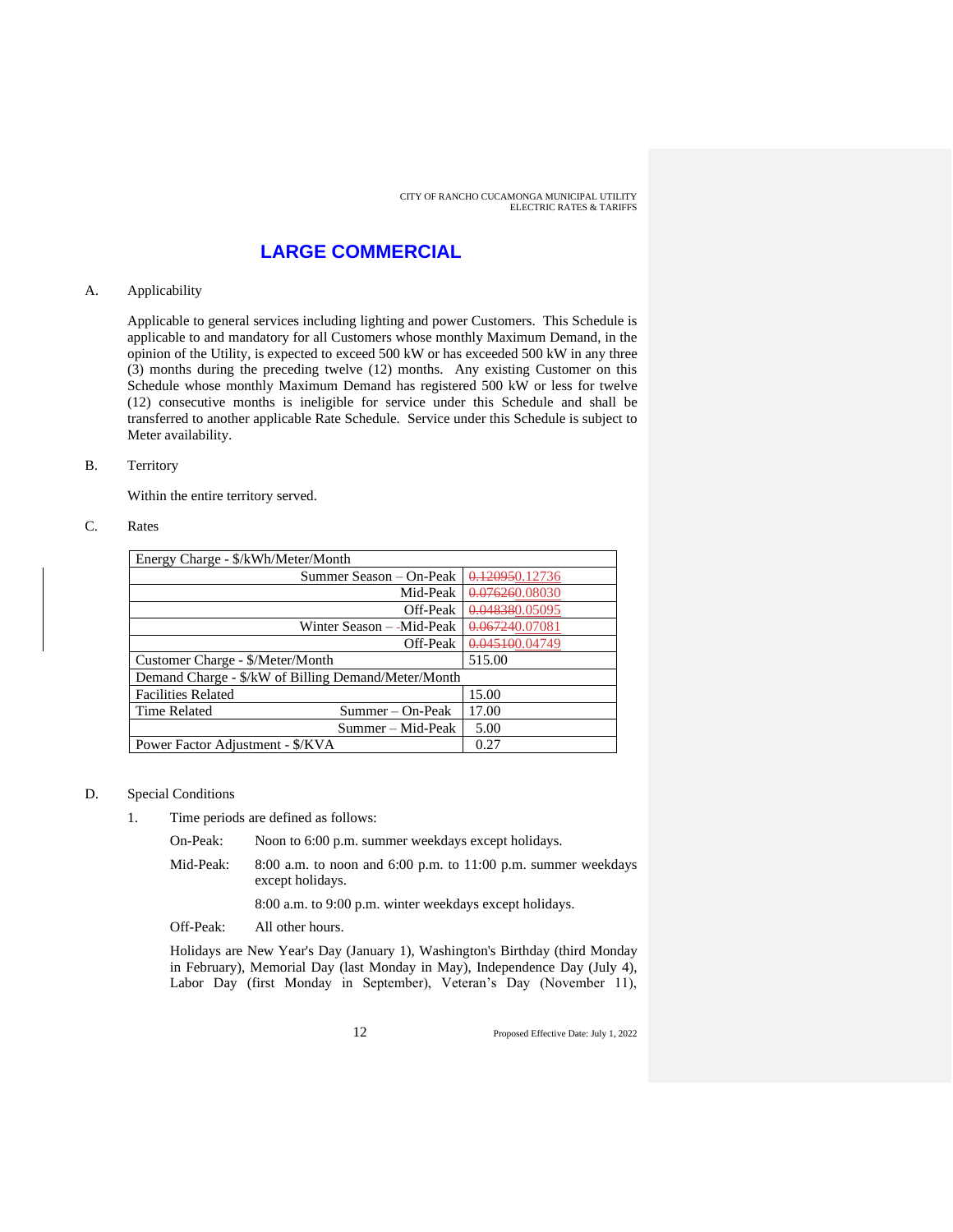Thanksgiving Day (fourth Thursday in November), and Christmas (December 25).

When any holiday listed above falls on Sunday, the following Monday will be recognized as an off-peak period. No change will be made for holidays falling on Saturday.

The Summer Season shall commence at  $12:00$  a.m. on June  $1<sup>st</sup>$  and continue until 12:00 a.m. on October  $1<sup>st</sup>$  of each year. The Winter Season shall commence at 12:00 a.m. on October 1<sup>st</sup> of each year and continue until 12:00 a.m. on June 1<sup>st</sup> of the following year. A pro rata computation will be made for seasonal billing purposes.

2. Voltage

Service will be supplied at one standard voltage.

3. Maximum Demand

Maximum Demands shall be established for the On-Peak, Mid-Peak, and Off-Peak periods. The Maximum Demand for each period shall be the measured maximum average kilowatt input indicated or recorded by instruments, during any 15-minute metered interval, but, where applicable, not less than the diversified resistance welder load computed in accordance with the section designated Welder Service in Rule 2. Where the demand is intermittent or subject to violent fluctuations, a 5-minute interval may be used.

4. Billing Demand

The Billing Demand shall be the kilowatts of Maximum Demand, determined to the nearest kW. The Demand Charge shall include the following billing components. The Time Related Component shall be for the kilowatts of Maximum Demand recorded during (or established for) the monthly billing period for each of the On-Peak, Mid-Peak, and Off-Peak Time Periods. The Facilities Related Component shall be for the kilowatts of Maximum Demand recorded during (or established for) the monthly billing period. However, when the Utility determines the Customer's Meter will record little or no energy use for extended periods of time or when the Customer's Meter has not recorded a Maximum Demand in the preceding eleven (11) months, the Facilities Related Component of the Demand Charge may be established at fifty percent (50%) of the Customer's Connected Load. Separate Demand Charge(s) for the On-Peak, Mid-Peak, and Off-Peak Time Periods shall be established for each monthly billing period. The Demand Charge for each time period shall be based on the Maximum Demand for that time period occurring during the respective monthly billing period.

5. Power Factor Adjustment

The Customer's bill will be increased each month for power factor by the amount shown in the Rates section above for service metered and delivered at the applicable voltage level, based on the per kilovar of maximum reactive demand imposed by the Utility.

The maximum reactive demand shall be the highest measured maximum average kilovar demand indicated or recorded by metering during any 15-minute metered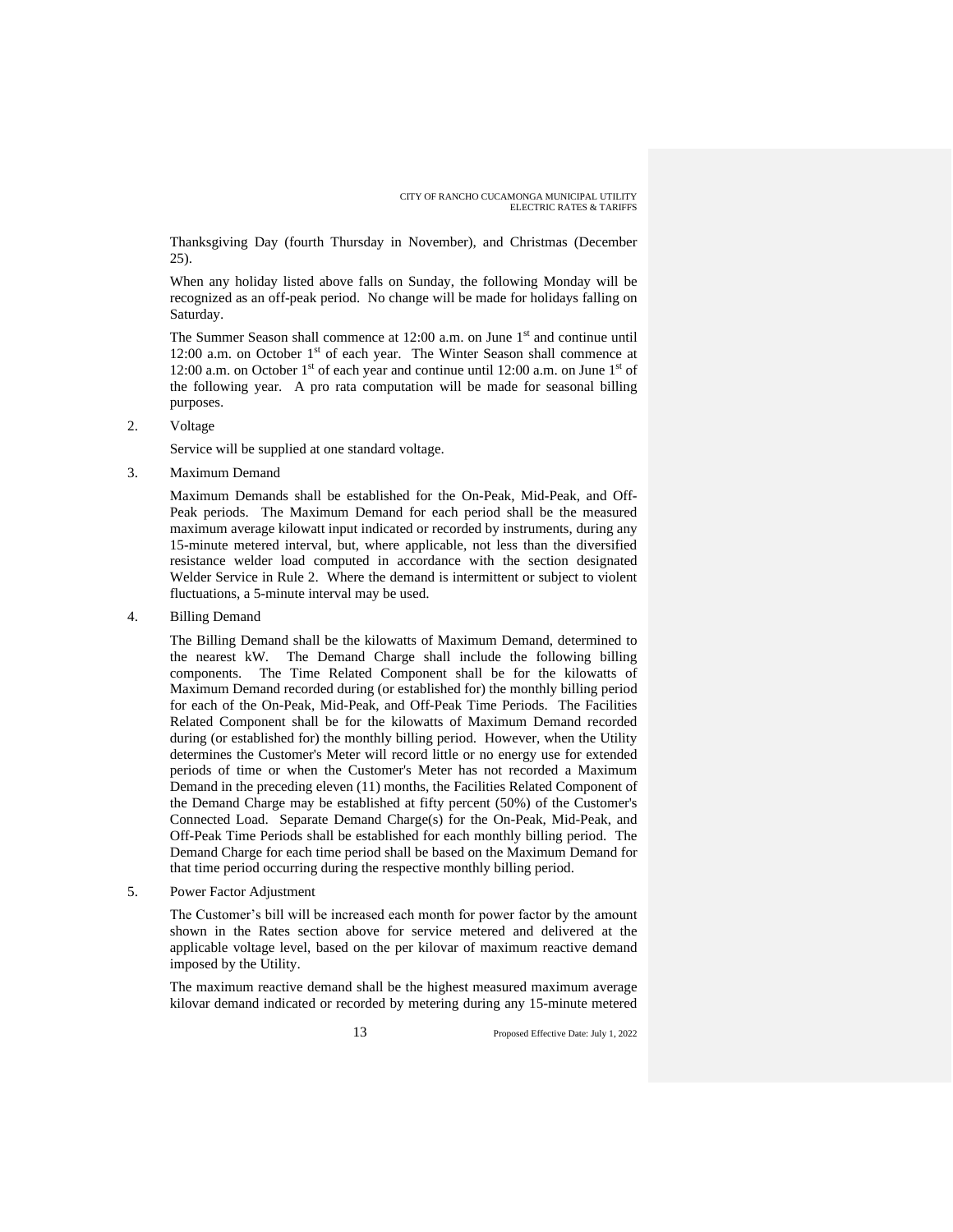interval in the month. The kilovars shall be determined to the nearest unit. A device will be installed on each kilovar Meter to prevent reverse operation of the Meter.

6. Temporary Discontinuance of Service

Where the use of energy is seasonal or intermittent, no adjustments will be made for a temporary discontinuance of service. Any Customer, prior to resuming service within twelve (12) months after such service was discontinued, will be required to pay all charges which would have been billed if service had not been discontinued.

7. Customer-Owned Electrical Generating Facilities

Upon written approval by the Utility, momentary parallel operation may be permitted to allow the Customer to test the auxiliary/emergency generating facilities.

8. Contracts

An initial three-year facilities contract may be required where Applicant requires new or added serving capacity exceeding 2,000 kVA.

9. Billing Calculation

A Customer's bill is calculated according to the rates and conditions above. The charges are calculated by applying the Rate Charges when applicable to the actual billing determinants (kilowatt hours [kWh], demand [kW], kilovar [kVa], etc.).

10. Power Cost Adjustment Factor (PCAF)

The rates above are subject to an adjustment as provided in Rule  $\frac{1213}{2}$ , Section E.

11. Change of Law Adjustment Factor (CLAF)

The rates above are subject to an adjustment as provided in Rule  $\frac{1213}{2}$ , Section F.

12. State Mandated Public Purpose Programs Charge

State law requires all California electric utilities to establish a public purpose program charge of 2.85% of electric retail revenues to fund qualifying energy efficiency programs, renewable energy resources, research and demonstration projects, and services for low-income electricity customers.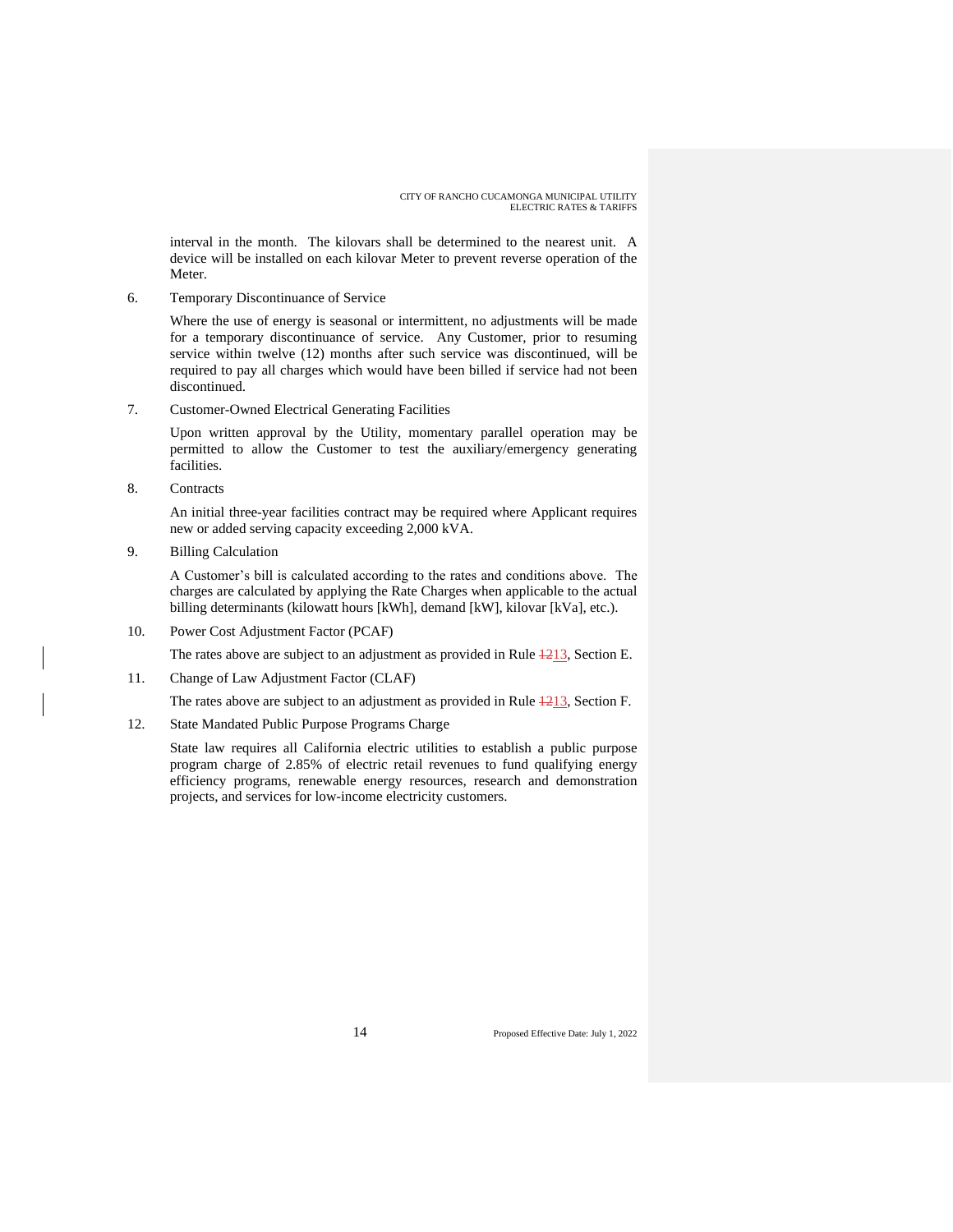### **LARGE INDUSTRIAL**

#### A. Applicability

Applicable to general services including lighting and power Customers delivered at the utility's primary distribution voltage level of 12 kV. This Schedule is applicable to and mandatory for all Customers whose monthly Maximum Demand, in the opinion of the Utility, is expected to exceed 500 kW or has exceeded 500 kW in any three (3) months during the preceding twelve (12) months. Any existing Customer on this Schedule whose monthly Maximum Demand has registered 500 kW or less for twelve (12) consecutive months is ineligible for service under this Schedule and shall be transferred to another applicable Rate Schedule. Service under this Schedule is subject to Meter availability.

#### B. Territory

Within the entire territory served.

#### C. Rates

| Energy Charge - \$/kWh/Meter/Month                  |                |  |
|-----------------------------------------------------|----------------|--|
| Summer Season – On-Peak                             | 0.094580.10370 |  |
| Mid-Peak                                            | 0.073860.08099 |  |
| Off-Peak                                            | 0.049440.05418 |  |
| Winter Season – Mid-Peak                            | 0.068780.07542 |  |
| Off-Peak                                            | 0.045480.04987 |  |
| Customer Charge - \$/Meter/Month                    | 400.00515.00   |  |
| Demand Charge - \$/kW of Billing Demand/Meter/Month |                |  |
| <b>Facilities Related</b>                           | 13.50          |  |
| <b>Time Related</b><br>Summer – On-Peak             | 20.00          |  |
| Summer – Mid-Peak                                   | 5.00           |  |
| Power Factor Adjustment - \$/KVA                    | 0.27           |  |

#### D. Special Conditions

- 1. Time periods are defined as follows:
	- On-Peak: Noon to 6:00 p.m. summer weekdays except holidays.
	- Mid-Peak: 8:00 a.m. to noon and 6:00 p.m. to 11:00 p.m. summer weekdays except holidays.

8:00 a.m. to 9:00 p.m. winter weekdays except holidays.

Off-Peak: All other hours.

Holidays are New Year's Day (January 1), Washington's Birthday (third Monday in February), Memorial Day (last Monday in May), Independence Day (July 4), Labor Day (first Monday in September), Veteran's Day (November 11), Thanksgiving Day (fourth Thursday in November), and Christmas (December 25).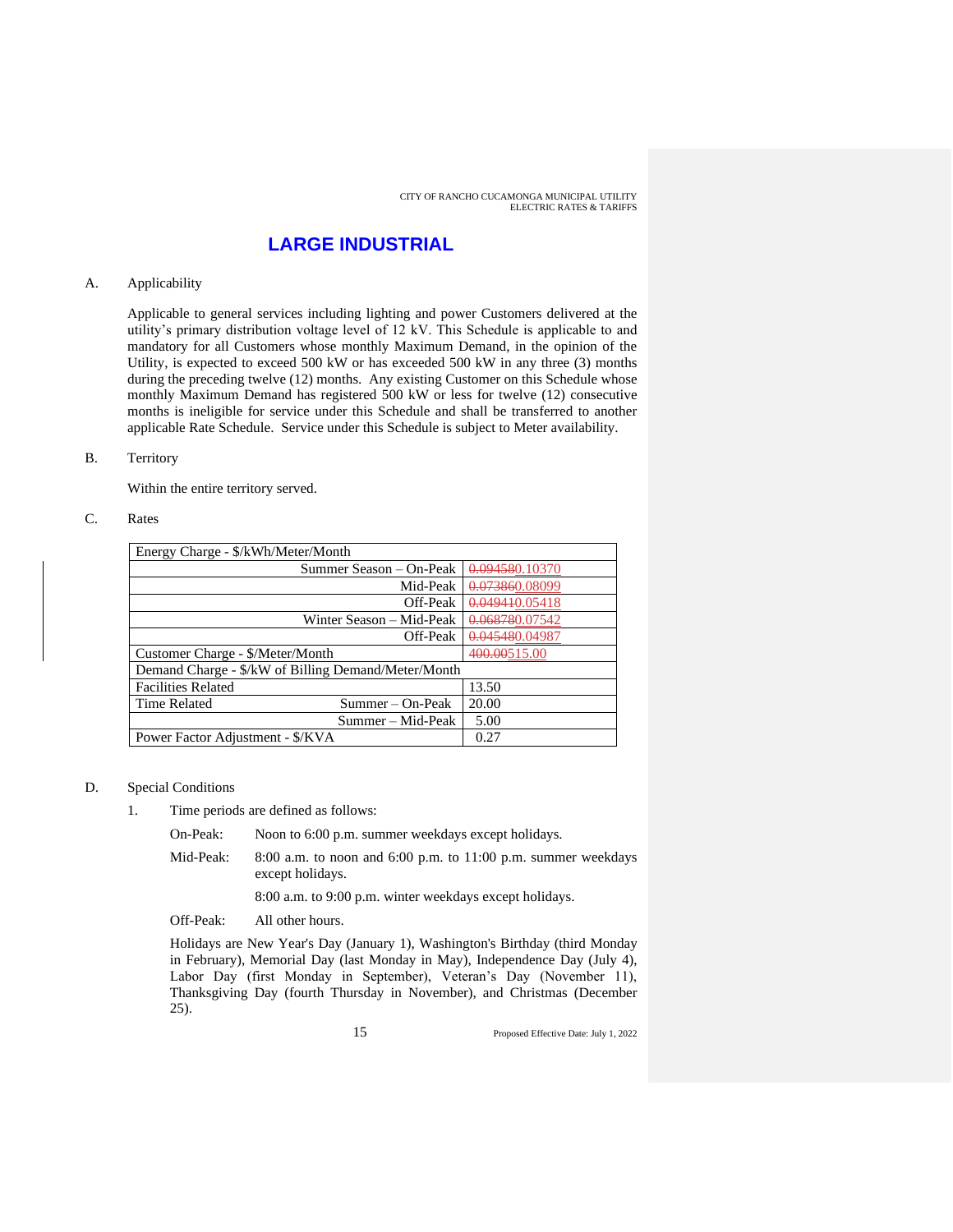When any holiday listed above falls on Sunday, the following Monday will be recognized as an off-peak period. No change will be made for holidays falling on Saturday.

The Summer Season shall commence at 12:00 a.m. on June 1<sup>st</sup> and continue until 12:00 a.m. on October 1<sup>st</sup> of each year. The Winter Season shall commence at 12:00 a.m. on October 1<sup>st</sup> of each year and continue until 12:00 a.m. on June 1<sup>st</sup> of the following year. A pro rata computation will be made for seasonal billing purposes.

2. Voltage

Service will be supplied at one standard voltage.

3. Maximum Demand

Maximum Demands shall be established for the On-Peak, Mid-Peak, and Off-Peak periods. The Maximum Demand for each period shall be the measured maximum average kilowatt input indicated or recorded by instruments, during any 15-minute metered interval, but, where applicable, not less than the diversified resistance welder load computed in accordance with the section designated Welder Service in Rule 2. Where the demand is intermittent or subject to violent fluctuations, a 5-minute interval may be used.

4. Billing Demand

The Billing Demand shall be the kilowatts of Maximum Demand, determined to the nearest kW. The Demand Charge shall include the following billing components. The Time Related Component shall be for the kilowatts of Maximum Demand recorded during (or established for) the monthly billing period for each of the On-Peak, Mid-Peak, and Off-Peak Time Periods. The Facilities Related Component shall be for the kilowatts of Maximum Demand recorded during (or established for) the monthly billing period. However, when the Utility determines the Customer's Meter will record little or no energy use for extended periods of time or when the Customer's Meter has not recorded a Maximum Demand in the preceding eleven (11) months, the Facilities Related Component of the Demand Charge may be established at fifty percent (50%) of the Customer's Connected Load. Separate Demand Charge(s) for the On-Peak, Mid-Peak, and Off-Peak Time Periods shall be established for each monthly billing period. The Demand Charge for each time period shall be based on the Maximum Demand for that time period occurring during the respective monthly billing period.

5. Power Factor Adjustment

The Customer's bill will be increased each month for power factor by the amount shown in the Rates section above for service metered and delivered at the applicable voltage level, based on the per kilovar of maximum reactive demand imposed by the Utility.

The maximum reactive demand shall be the highest measured maximum average kilovar demand indicated or recorded by metering during any 15-minute metered interval in the month. The kilovars shall be determined to the nearest unit. A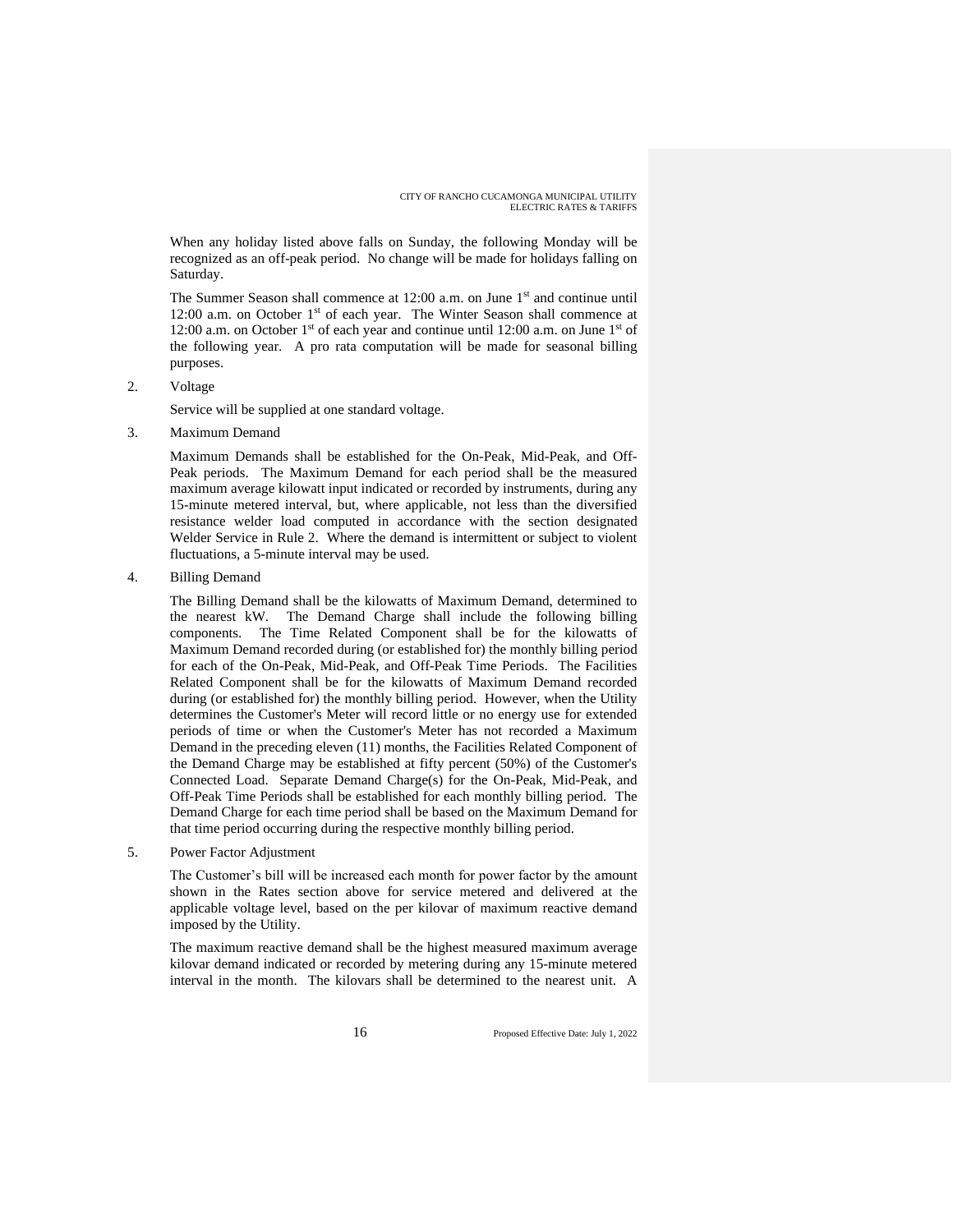device will be installed on each kilovar Meter to prevent reverse operation of the Meter.

6. Temporary Discontinuance of Service

Where the use of energy is seasonal or intermittent, no adjustments will be made for a temporary discontinuance of service. Any Customer, prior to resuming service within twelve (12) months after such service was discontinued, will be required to pay all charges which would have been billed if service had not been discontinued.

7. Customer-Owned Electrical Generating Facilities

Upon written approval by the Utility, momentary parallel operation may be permitted to allow the Customer to test the auxiliary/emergency generating facilities.

8. Customer Responsibilities

The customer will be responsible for all costs associated with the primary pointof-delivery installation, including the metering and primary voltage physical disconnect necessary to isolate the customer's facilities from the utility's facilities. The customer will be responsible to own, operate and maintain all electrical distribution facilities on the customer side of the primary point-of-delivery (typically established at the primary meter).

9. Contracts

An initial three-year facilities contract may be required where Applicant requires new or added serving capacity exceeding 2,000 kVA.

10. Billing Calculation

A Customer's bill is calculated according to the rates and conditions above. The charges are calculated by applying the Rate Charges when applicable to the actual billing determinants (kilowatt hours [kWh], demand [kW], kilovar [kVa], etc.).

11. Power Cost Adjustment Factor (PCAF)

The rates above are subject to an adjustment as provided in Rule  $\frac{1213}{213}$ , Section E.

12. Change of Law Adjustment Factor (CLAF)

The rates above are subject to an adjustment as provided in Rule  $\frac{1213}{2}$ , Section F.

13. State Mandated Public Purpose Programs Charge

State law requires all California electric utilities to establish a public purpose program charge of 2.85% of electric retail revenues to fund qualifying energy efficiency programs, renewable energy resources, research and demonstration projects, and services for low-income electricity customers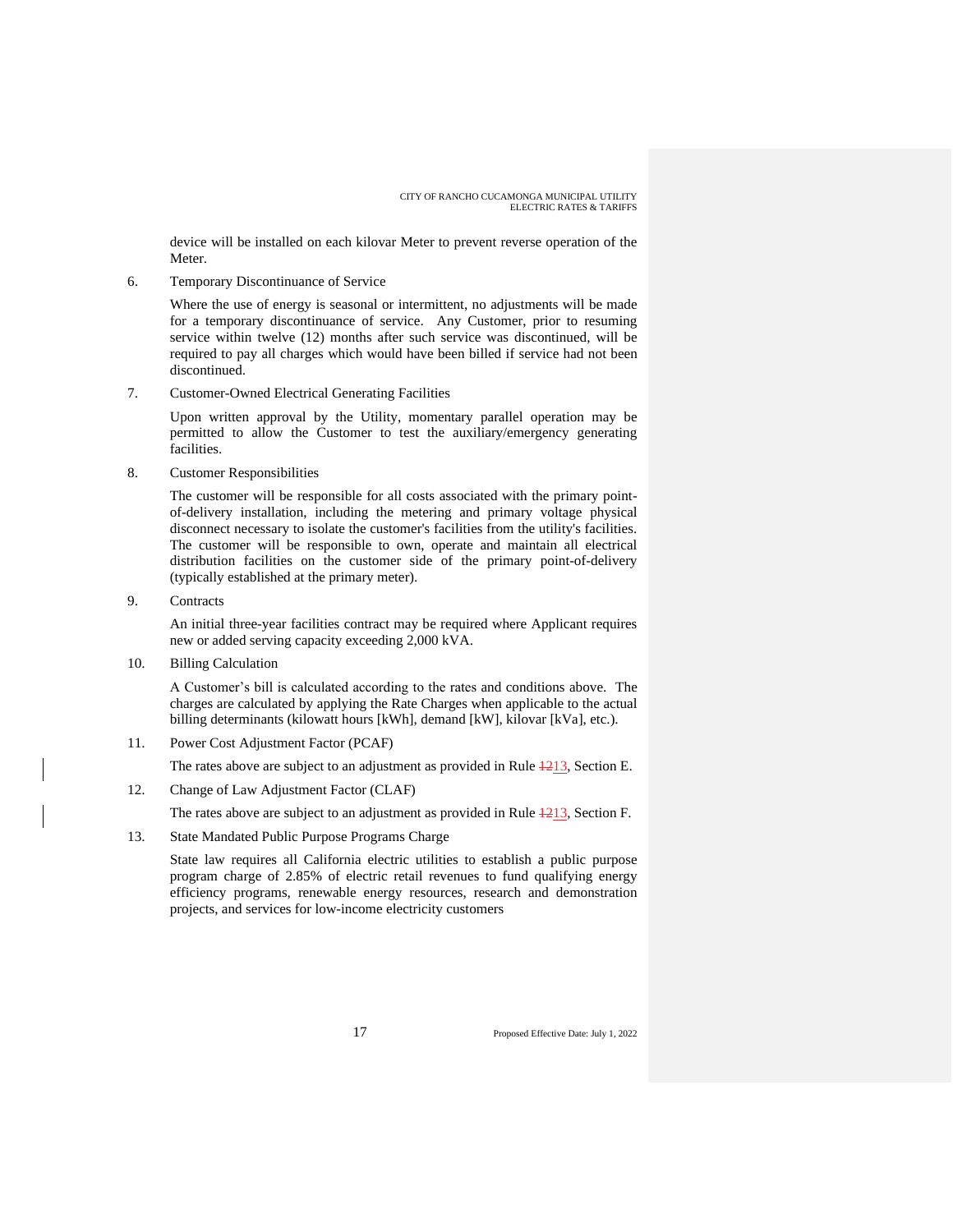### **STREET LIGHTING**

#### A. Applicability

Applicable to meter for the lighting of streets, and publicly-owned and publicly-operated automobile parking lots which are opened to the general public where the City owns and maintains the street lighting equipment and associated facilities included under this Schedule.

#### B. Territory

Within the entire territory served.

#### C. Rates

Light Emitting Diode (LED) Lamps – All Night Service

| <b>Street Lighting</b>           |                |
|----------------------------------|----------------|
| Energy Charge - \$/kWh/Lamp      | 0.059150.06699 |
| Lamp Charge - \$/Lamp/Month      | 2.50           |
|                                  |                |
| $C_{\alpha}f_{\alpha}f_{\alpha}$ |                |

| Saicty                      |  |
|-----------------------------|--|
| Energy Charge - \$/kWh/Lamp |  |
|                             |  |

#### D. Special Conditions

- 1. The Applicant shall install streetlights that will be served by the Utility. These streetlights must be installed in accordance with the Utility's specifications and the developer will deed such facilities to the City.
- 2. Requirements and Restrictions
	- a. The Applicant for street light service shall specify the type of service, lamp size, and location of street lights.
	- b. Service shall not be furnished under this Schedule where location, mounting height, and/or other considerations are unacceptable to the Utility.
	- c. The installation of street lighting equipment and facilities hereunder is contingent upon the utility obtaining easements, and rights of way, as may be required, satisfactory to the Utility for the required poles, lines, equipment, and facilities.
	- d. Should the Applicant not commence using the street lighting in a bona fide manner within ninety (90) days after date of completion and installation of a street light or street lighting system requested by the Applicant, the Utility will bill, and the Applicant shall pay, the applicable lamp charges(s).
- 3. Hours of Service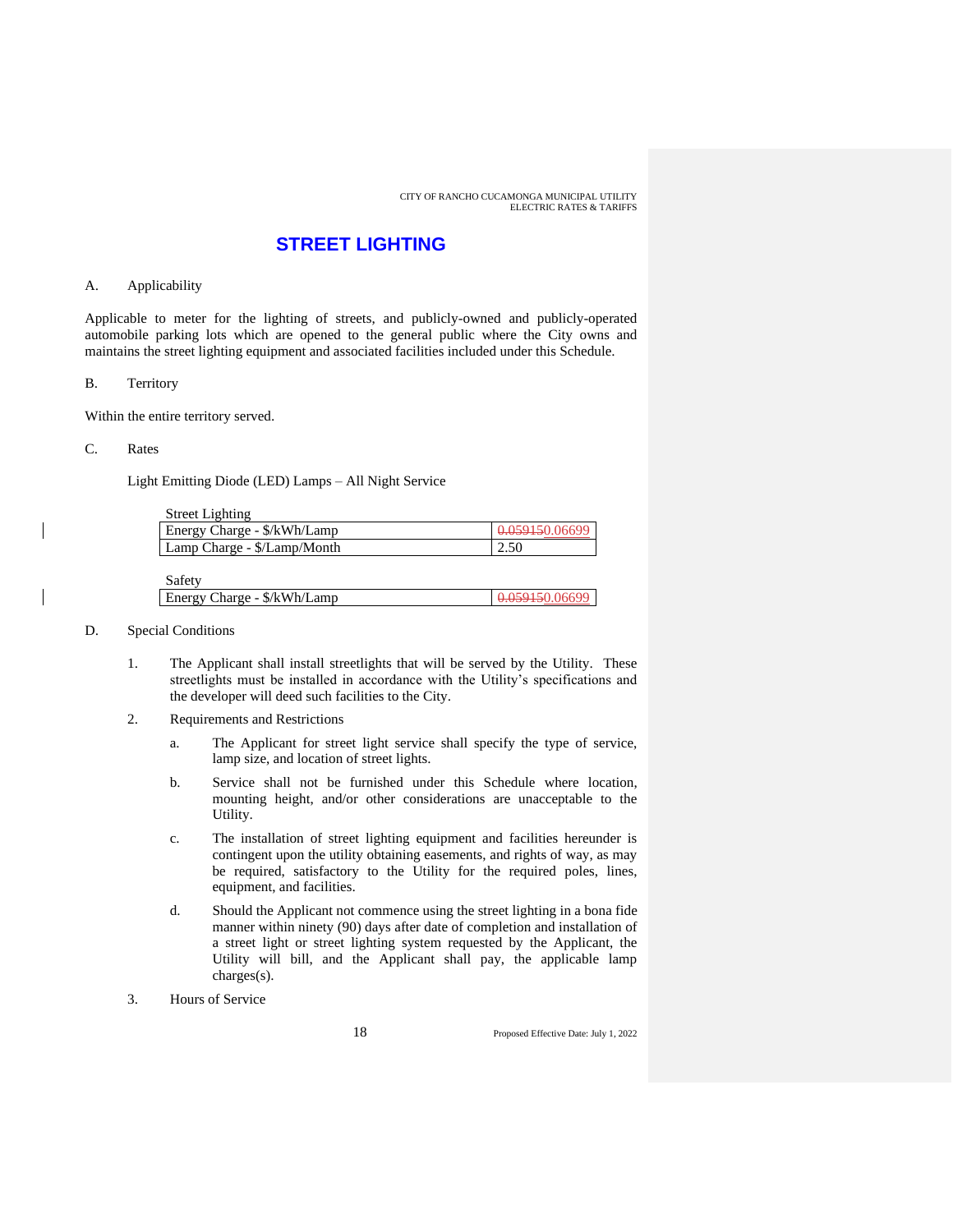Under the Utility's standard all night operating schedule, approximately 4,140 hours of service per year will be furnished.

Kilowatt hours for Lamp Type and Size: The kilowatt hours for lamp types and sizes served under this Schedule used to determine the Energy Charge are shown below:

|                             |                    | Lamp Watts<br>Including |                   |
|-----------------------------|--------------------|-------------------------|-------------------|
|                             | <b>Lamp Watts</b>  | Driver Loss             | kWh per Lamp per  |
| <b>Light Emitting Diode</b> | Including          | Mid-Point               | Month             |
| (LED) Lamps                 | <b>Driver</b> Loss | Range                   | All Night Service |
|                             | $0 - 5$            | 2.50                    | 0.9               |
|                             | 5.01-10            | 7.50                    | 2.6               |
|                             | 10.01-15           | 12.50                   | 4.3               |
|                             | 15.01-20           | 17.50                   | 6.0               |
|                             | 20.01-25           | 22.50                   | 7.8               |
|                             | 25.01-30           | 27.50                   | 9.5               |
|                             | 30.01-35           | 32.50                   | 11.2              |
|                             | 35.01-40           | 37.50                   | 12.9              |
|                             | 40.01-45           | 42.50                   | 14.7              |
|                             | 45.01-50           | 47.50                   | 16.4              |
|                             | 50.01-55           | 52.50                   | 18.1              |
|                             | 55.01-60           | 57.50                   | 19.8              |
|                             | 60.01-65           | 62.50                   | 21.6              |
|                             | 65.01-70           | 67.50                   | 23.3              |
|                             | 70.01-75           | 72.50                   | 25.0              |
|                             | 75.01-80           | 77.50                   | 26.7              |
|                             | 80.01-85           | 82.50                   | 28.5              |
|                             | 85.01-90           | 87.50                   | 30.2              |
|                             | 90.01-95           | 92.50                   | 31.9              |
|                             | 95.01-100          | 97.50                   | 33.6              |
|                             | 100.01-105         | 102.50                  | 35.4              |
|                             | 105.01-110         | 107.50                  | 37.1              |
|                             | 110.01-115         | 112.50                  | 38.8              |
|                             | 115.01-120         | 117.50                  | 40.5              |
|                             | 120.01-125         | 122.50                  | 42.3              |
|                             | 125.01-130         | 127.50                  | 44.0              |
|                             | 130.01-135         | 132.50                  | 45.7              |
|                             | 135.01-140         | 137.50                  | 47.4              |
|                             | 140.01-145         | 142.50                  | 49.2              |
|                             | 145.01-150         | 147.50                  | 50.9              |
|                             | 150.01-155         | 152.50                  | 52.6              |
|                             | 155.01-160         | 157.50                  | 54.3              |
|                             | 160.01-165         | 162.50                  | 56.1              |
|                             | 165.01-170         | 167.50                  | 57.8              |
|                             | 170.01-175         | 172.50                  | 59.5              |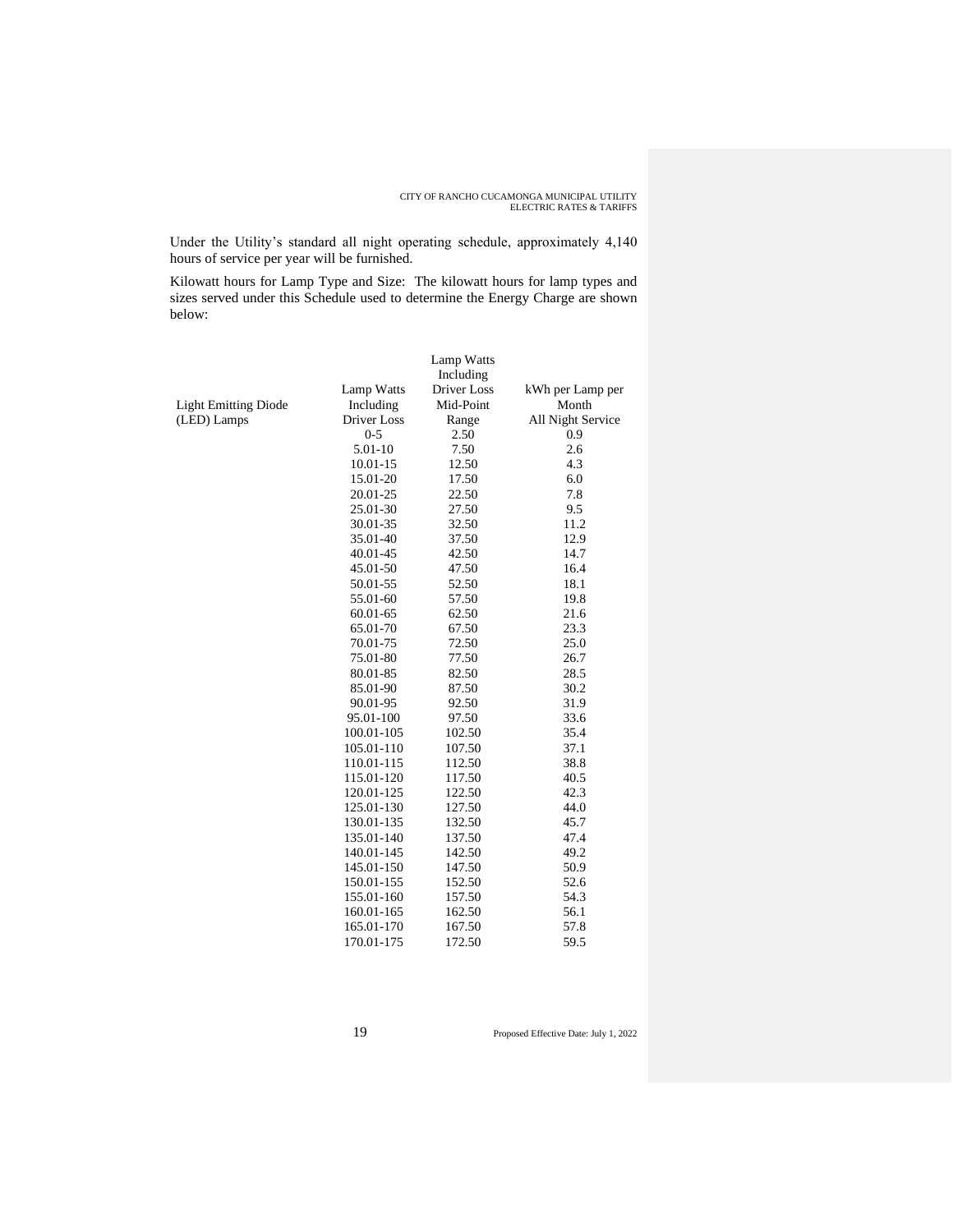#### 4. Maintenance

The Utility shall exercise reasonable care and diligence in maintaining its street light facilities or Utility-owned attachments thereto. Where the Utility experiences, or expects to experience, maintenance costs exceeding its normal maintenance expense resulting from, but not limited to, vandalism, the Utility may require the customer to pay the excess maintenance expense.

5. Liability of the Utility

The Utility shall not, by taking action pursuant to its tariffs, be liable for any loss, damage, or injury, established or alleged, which may result, or be claimed to result, therefrom.

#### 6. Removal, Relocation or Modification of Facilities

Where street lighting service and facilities are ordered removed by a customer, the customer shall pay to the Utility a nonrefundable amount equal to the total estimated cost installed less any Customer contribution, plus the estimated cost of removal less the estimated net salvage value of the facilities.

Where street lighting service and facilities were ordered removed by a Customer and such service and facilities, or their equivalent are ordered reinstalled within thirty-six (36) months from the date of the order to remove, the Customer shall pay to the Utility in advance of reinstallation a nonrefundable amount equal to the cost of removal of the prior facilities and the estimated cost of such reinstallation.

Where street lighting facilities are ordered modified and /or relocated by a Customer, the Customer shall pay to the Utility, in advance of such modification and/or relocation, a nonrefundable amount equal to the estimated cost of such modification and/or relocation. This includes facilities that now serve street light load only, but that may have been installed originally to serve other than street light load.

Utility-owned facilities removed or installed remain the sole property of the Utility.

7. Billing Calculation

A Customer's bill is calculated according to the rates and conditions above.

8. Power Cost Adjustment Factor (PCAF)

The rates above are subject to an adjustment as provided in Rule  $\frac{1213}{2}$ , Section E.

9. Change of Law Adjustment Factor (CLAF)

The rates above are subject to an adjustment as provided in Rule  $\frac{1213}{213}$ , Section F.

10. State Mandated Public Purpose Programs Charge

State law requires all California electric utilities to establish a public purpose program charge of 2.85% of electric retail revenues to fund qualifying energy efficiency programs, renewable energy resources, research and demonstration projects, and services for low-income electricity customers.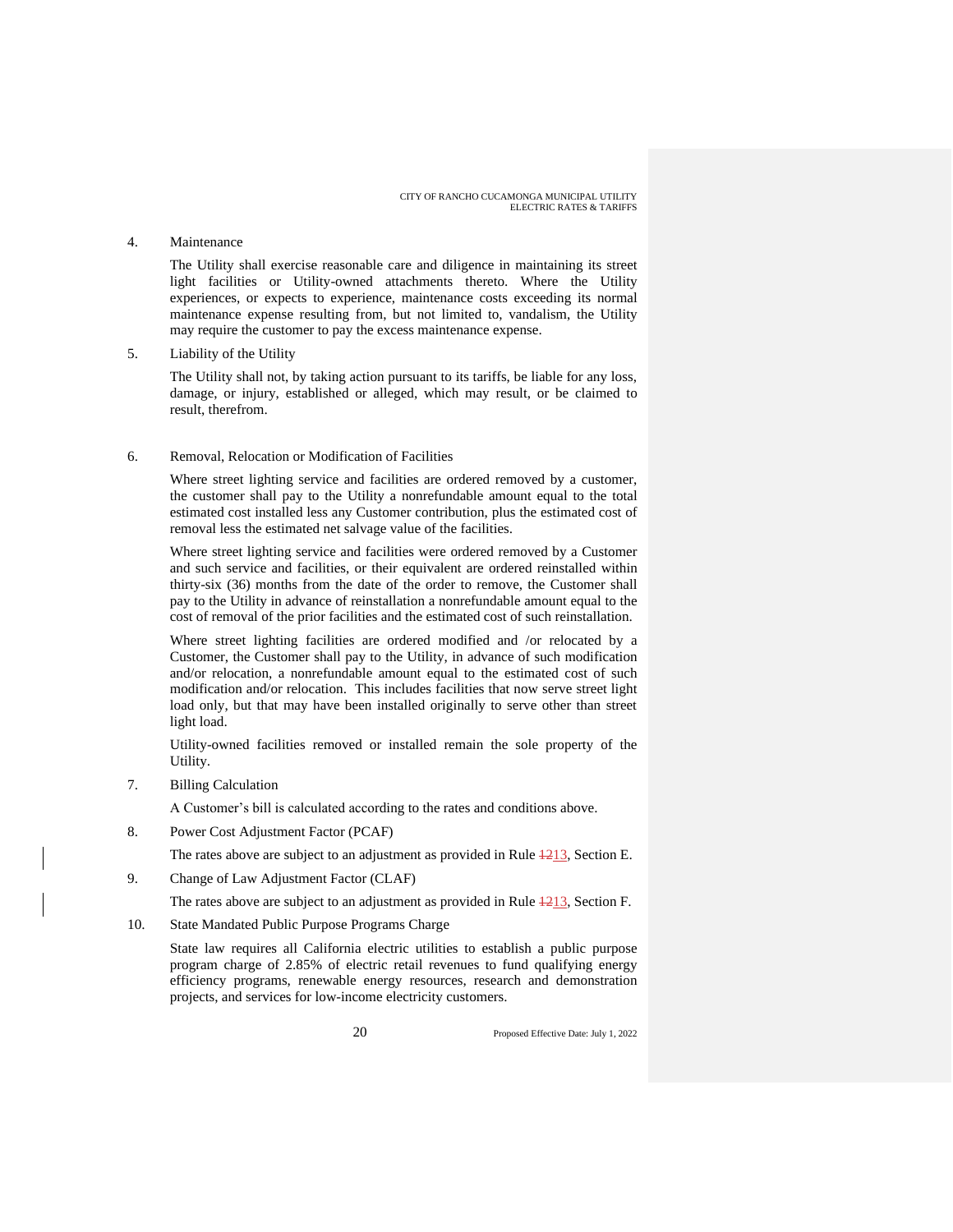### **TRAFFIC CONTROL**

#### A. Applicability

Applicable to single and three-phase service for traffic directional signs or traffic signal systems located on streets, highways and other public thoroughfares and to railway crossing and track signals; for public thoroughfare lighting that is utilized twenty-four (24) hours per day or is not controlled by switching equipment, such as tunnel or underpass lighting; and, to public authorities for the illumination of bus stop shelters located in the dedicated road right-of-way where such service is combined with other traffic control service as defined above.

#### B. Territory

Within the entire territory served.

#### C. Rates

| Energy Charge - \$/kWh   | 0.105850.11298 |
|--------------------------|----------------|
| Customer Charge - \$/Day | 0.60           |

#### D. Special Conditions

1. Voltage

Service will be supplied at one (1) standard voltage not in excess of 240 volts or, at the option of the Utility, at 240/480 volts, three wire, single-phase.

2. Billing Calculation

A Customer's bill is calculated according to the rate and conditions above.

3. Power Cost Adjustment Factor (PCAF)

The rate above is subject to an adjustment as provided in Rule  $\frac{1213}{2}$ , Section E.

4. Change of Law Adjustment Factor (CLAF)

The rate above is subject to an adjustment as provided in Rule  $\frac{1213}{2}$ , Section F.

5. State Mandated Public Purpose Programs Charge

State law requires all California electric utilities to establish a public purpose program charge of 2.85% of electric retail revenues to fund qualifying energy efficiency programs, renewable energy resources, research and demonstration projects, and services for low-income electricity customers.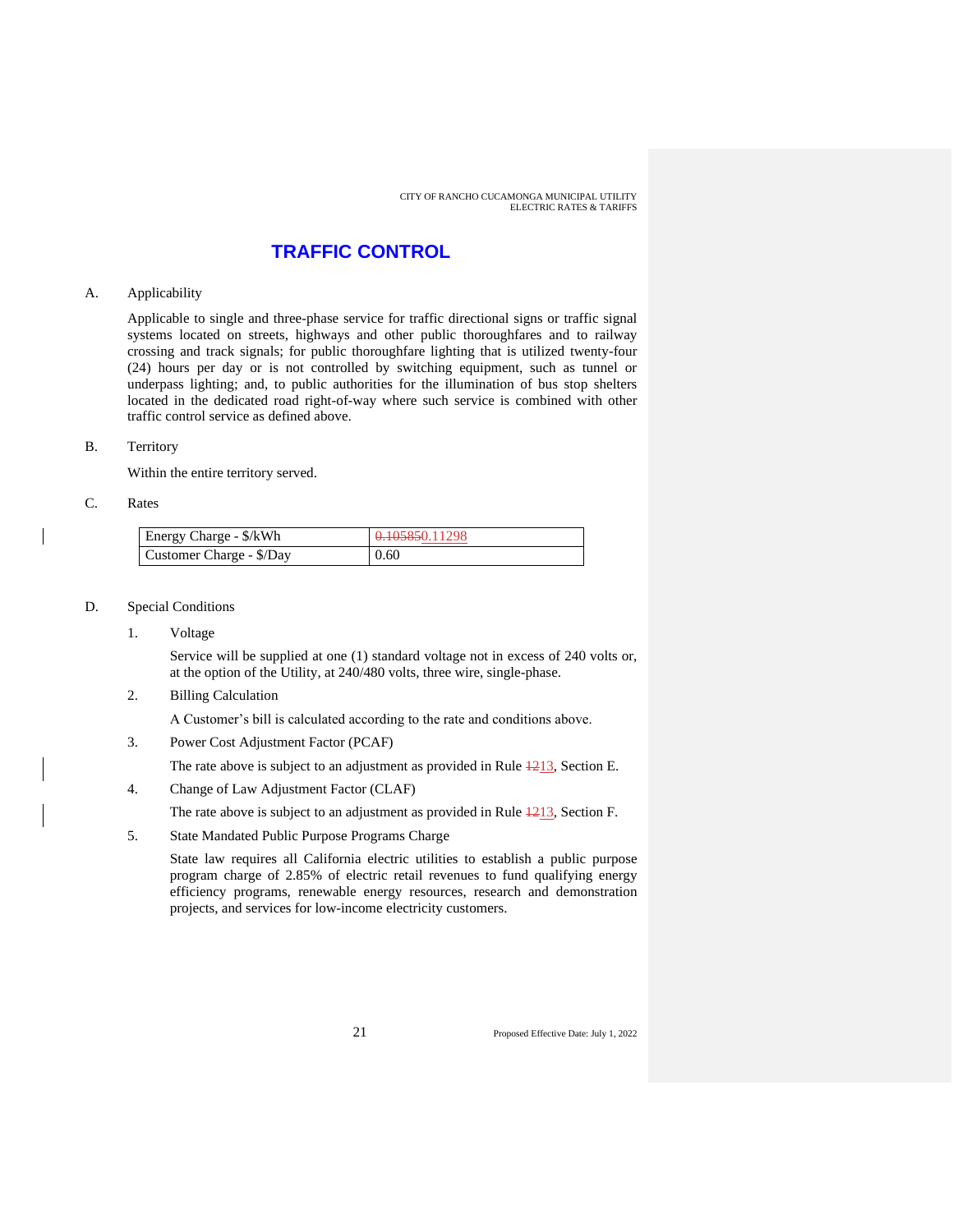### **OUTDOOR AREA LIGHTING**

#### A. Applicability

Applicable to single-phase service for metered outdoor area lighting load, controlled for dusk to dawn operation and used for purposes other than street and highway lighting such as, but not limited to parking lots, pedestrian walkways, billboards, building exteriors, security, sports and recreation areas, monuments, decorative areas, and bus shelters.

#### B. Territory

Within the entire territory served.

#### C. Rates

| Energy Charge - \$/kWh/Meter/Month | 0.060410.06429 |
|------------------------------------|----------------|
| Customer Charge- \$/Meter/Month    | 15.25          |

#### D. Special Conditions

1. Voltage

Service will be provided at one (1) standard voltage.

2. Three-Phase Service

Where, in the sole opinion of the Utility, it is impractical to provide single-phase service under this Schedule, three-phase service will be provided.

3. Separate Point of Delivery

When requested by the Applicant or Customer, and agreed upon by the Utility, an additional Point of Delivery may be provided, separate from any other Point of Delivery provided under any other applicable Rate Schedule. Customers so served shall not be permitted to have an electrical interconnection beyond the Utility's Point of Delivery between the separately metered loads except upon written approval of the Utility.

A change from this Schedule to any other Rate Schedule will be permitted if the additional Point of Delivery is removed. Any such removal shall be at the Customer's expense.

Any rearrangement of facilities required to provide the additional Point of Delivery shall be at the expense of the requesting Applicant or Customer.

4. Controlled Operation

Service under this Schedule requires the control of lamps in a manner acceptable to the Utility so that lamps will not be lighted daily from dawn to dusk. Customer shall install, own, operate, and maintain the control device. The Utility shall have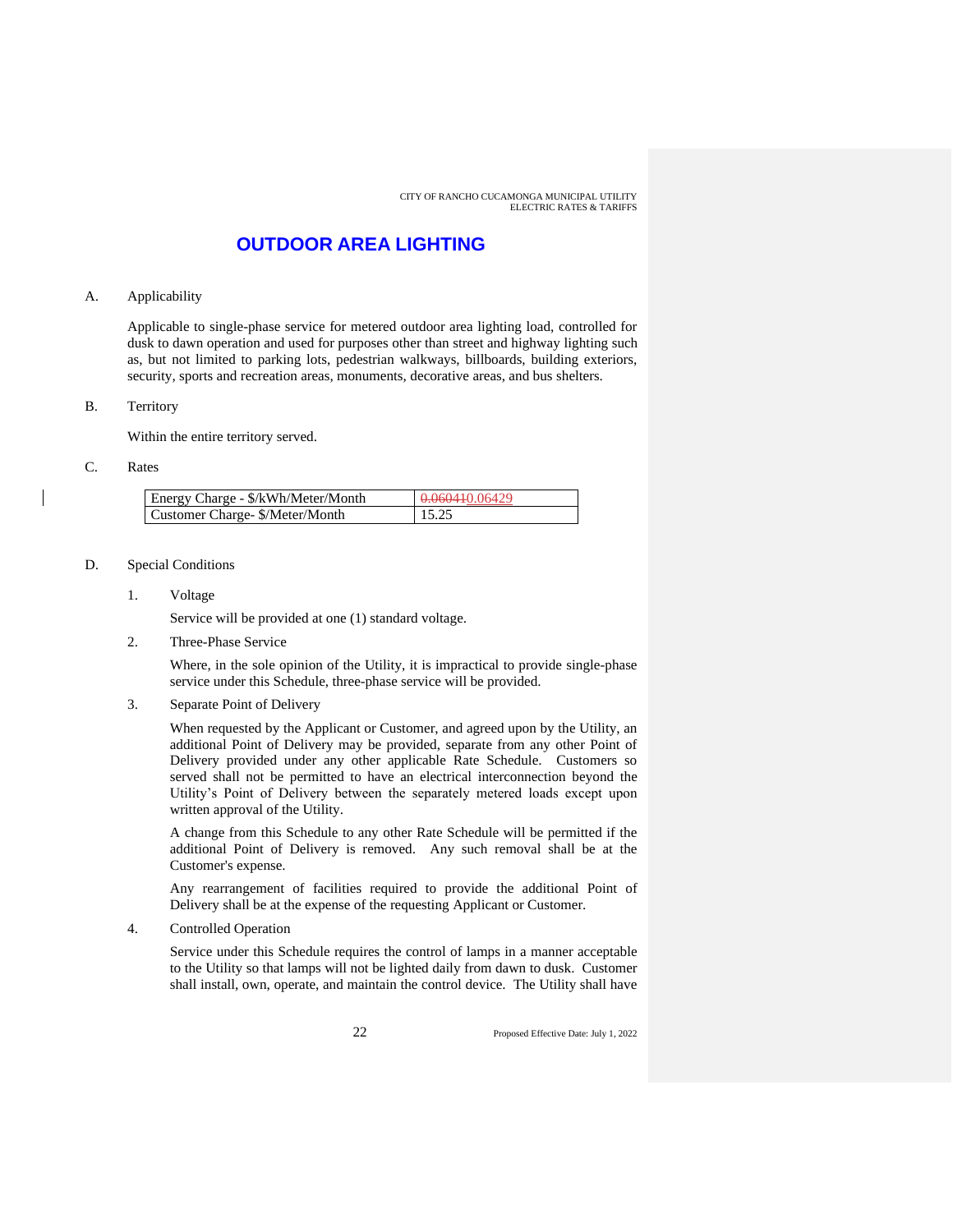the right to periodically inspect the control device to ensure its correct operation and maintenance.

5. Distribution Line Extension

Distribution Line Extensions to reach an outdoor area light or area lighting system shall be in accordance with Rule 15.

6. Services

Services shall be installed and maintained as provided in Rule 16.

7. Incidental Loads

Incidental, non-lighting loads may be served under this Schedule only where such Connected Loads do not exceed fifteen percent (15) of the Customer's total Connected Load. Incidental Loads must also be controlled for dusk to dawn operation exclusively.

8. Billing Calculation

A Customer's bill is calculated according to the rates and conditions above. The charges are calculated by applying the Rate Charges when applicable to the actual billing determinants (kilowatt hours [kWh], demand [kW], etc.).

9. Power Cost Adjustment Factor (PCAF)

The rates above are subject to an adjustment as provided in Rule  $\frac{1213}{2}$ , Section E.

10. Change of Law Adjustment Factor (CLAF)

The rates above are subject to an adjustment as provided in Rule  $\frac{1213}{121}$ , Section F.

11. State Mandated Public Purpose Programs Charge

State law requires all California electric utilities to establish a public purpose program charge of 2.85% of electric retail revenues to fund qualifying energy efficiency programs, renewable energy resources, research and demonstration projects, and services for low-income electricity customers.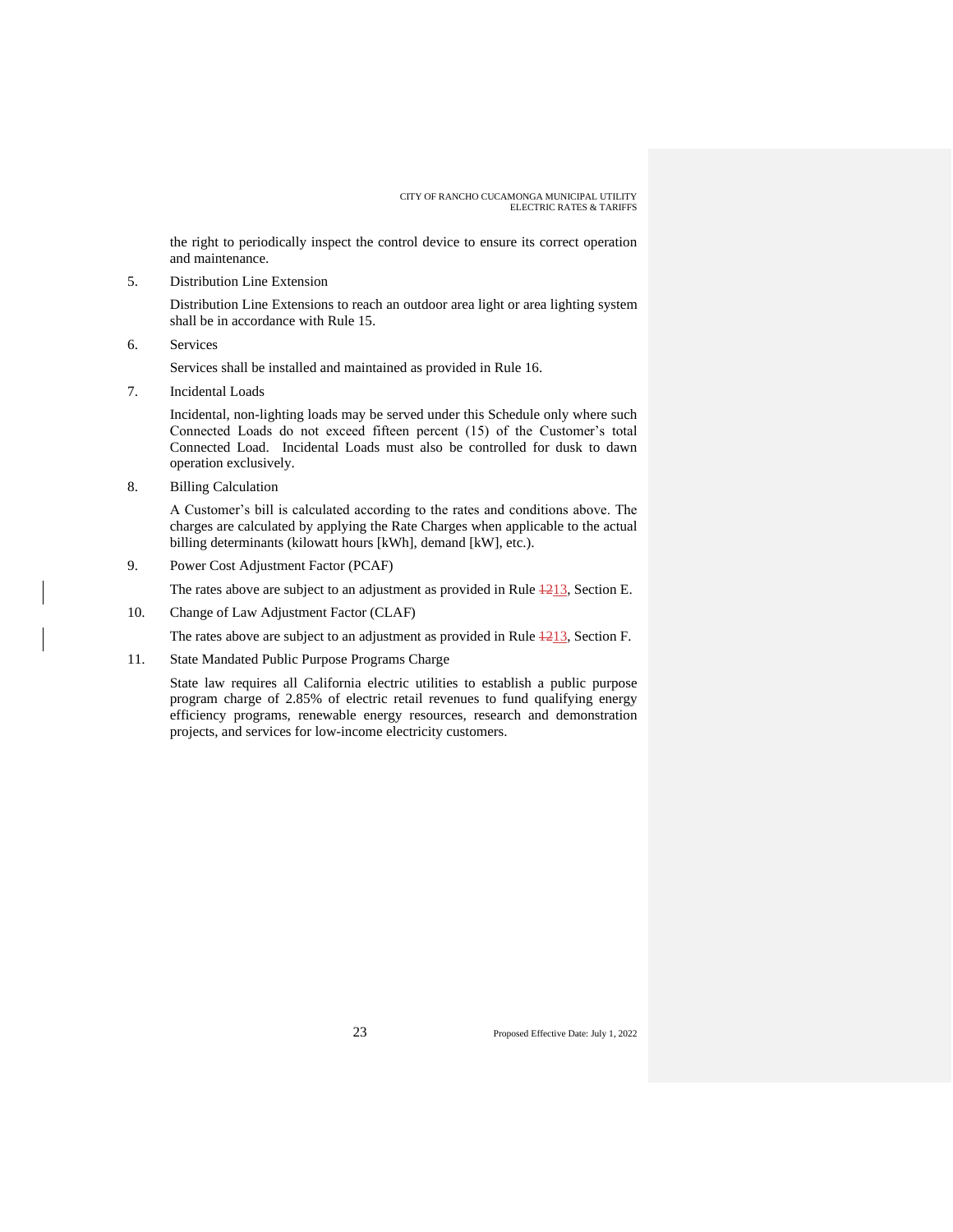### **IRRIGATION SYSTEMS**

#### A. Applicability

Applicable where the Utility determines that 100% of the customer's electrical usage is for limited irrigation service except for the Customer whose monthly Maximum Demand, in the opinion of the Utility, is expected to exceed 20 kW or has exceeded 20 kW in any three (3) months during the preceding twelve (12) months is ineligible for service under this Schedule. Effective with the date of ineligibility of any Customer served under this Schedule, the Customer's account shall be transferred to another applicable Rate Schedule.

#### B. Territory

Within the entire territory served.

#### C. Rates

| Energy Charge - \$/kWh   | 0.18459        |
|--------------------------|----------------|
| Customer Charge - \$/Day | 0.733000.75700 |

#### D. Special Condition

1. Voltage

Service will be supplied at one (1) standard voltage not in excess of 240 volts or, at the option of the Utility, at 240/480 volts, three wire, single-phase.

2. Billing Calculation

A Customer's bill is calculated according to the rate and conditions above.

3. Power Cost Adjustment Factor (PCAF)

The rate above is subject to an adjustment as provided in Rule  $\frac{1213}{2}$ , Section E.

4. Change of Law Adjustment Factor (CLAF)

The rate above is subject to an adjustment as provided in Rule  $\frac{1213}{2}$ , Section F.

5. State Mandated Public Purpose Programs Charge

State law requires all California electric utilities to establish a public purpose program charge of 2.85% of electric retail revenues to fund qualifying energy efficiency programs, renewable energy resources, research and demonstration projects, and services for low-income electricity customers.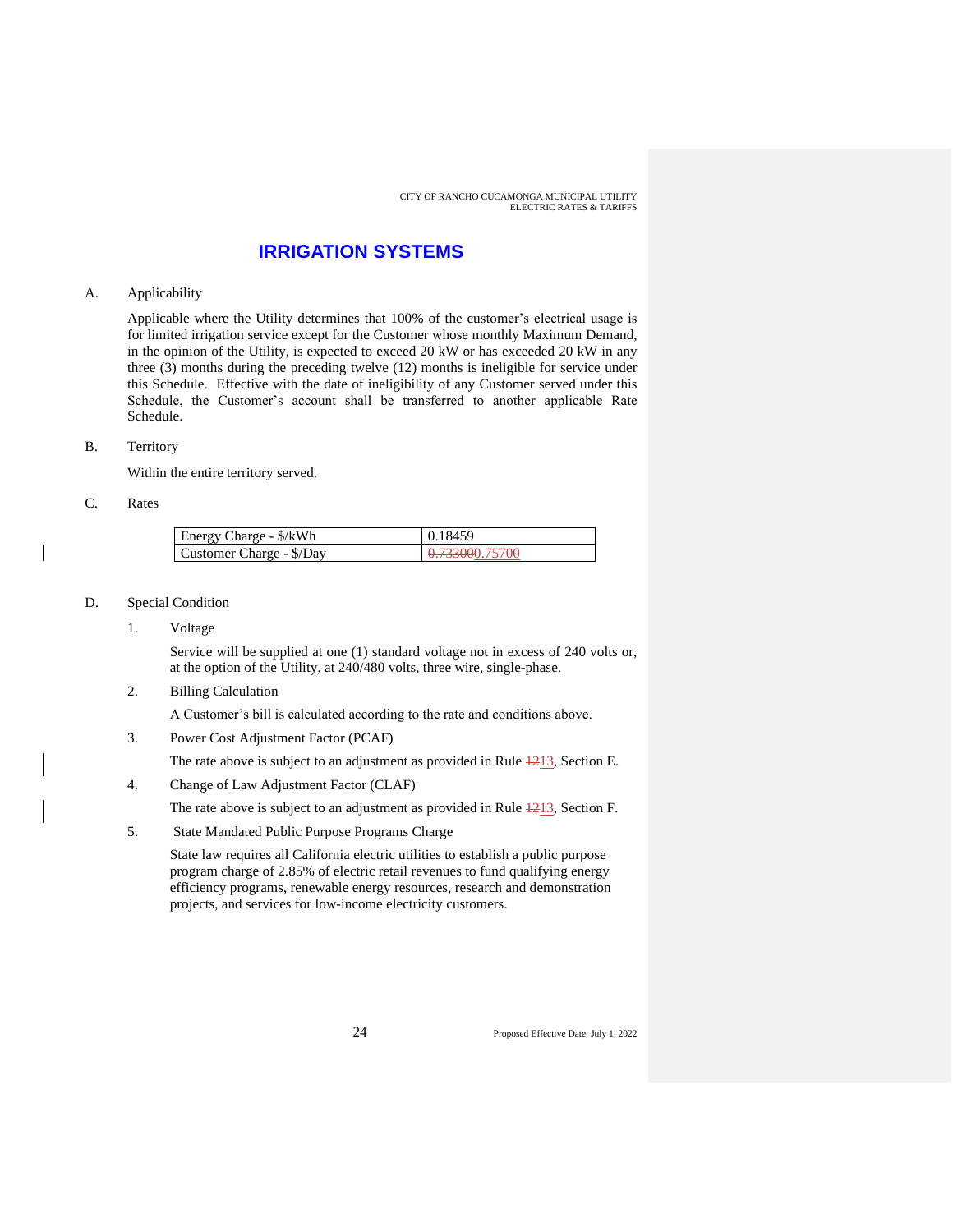### **WIRELESS TECHNOLOGY**

#### A. Applicability

Applicable to single-phase service for wireless technology industries that require electric service to operate radio repeaters or similar devices (wireless communication devices) that are mounted on existing City facilities, or other facilities approved by the Utility and are unmetered. This Schedule excludes Wi-Fi devices on "looped" (served by 120/240 volts) streetlight facilities. Customers must execute an application/contract with the Utility for service under this Schedule and must execute an applicable agreement when devices are attached to City facilities. The monthly kilowatt-hour (kWh) usage of each device shall not exceed 500 kWh. Effective with the date of ineligibility of any Customer served under this Schedule, the Customer's account shall be transferred to another applicable Rate Schedule. If the Customer's account cannot be transferred to another applicable Rate Schedule, the account will be closed, the Utility's service will be removed, and the Customer must remove its device and equipment form the applicable City facility.

#### B. Territory

Within the entire territory served

#### C. Rates

| Fixed Energy Charge - \$/Device/Month | 60.3061.20 |
|---------------------------------------|------------|
| Customer Charge - \$/Month            | 17.29      |
| Inspection Charge - \$/Device/Month   | 12.60      |
| Three-Phase Service - \$/Day          | 0.03       |
| Initialization of Service Charge      | 6.79       |

#### D. Special Conditions

1. Contract

An approved City contract is required for service under this Rate Schedule.

2. Voltage

Service will be supplied at one (1) standard voltage not in excess of 240 volts.

3. Three-Phase Service

Where the Utility provides three-phase service, the billing will be increased by the amount shown in the Rates section above.

4. Maximum Wattage

The maximum watts/connected load/name plate is 746 watts.

5. Installation

The device(s) shall be installed on City facilities or other facilities approved by the Utility. When the devices are installed on City facilities, the installation and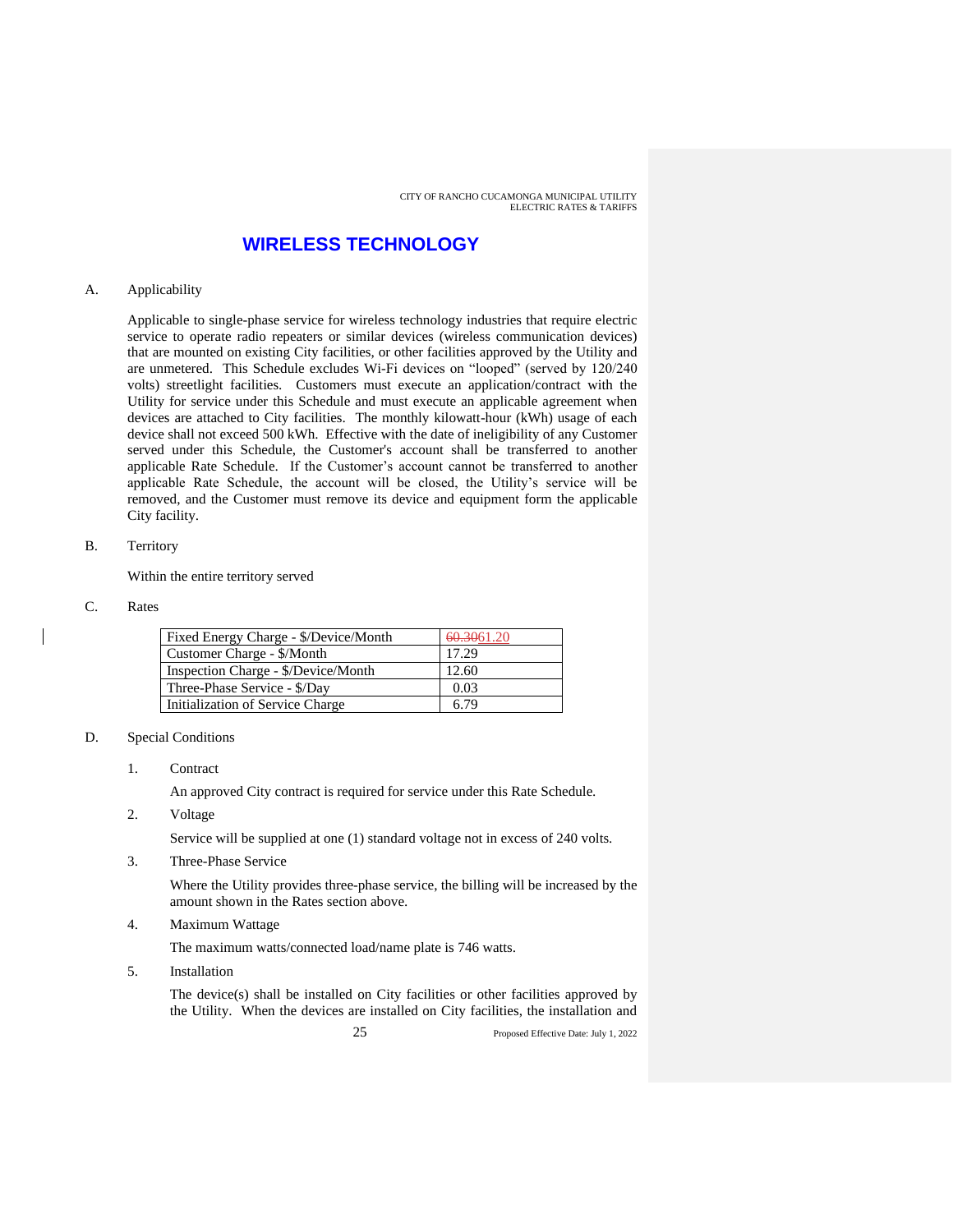removal of such device(s) will be performed by the Customer, and at the Customer's expense. Device installation shall not be performed under this Rate Schedule, where location, mounting height, and/or other considerations are not acceptable to the Utility. Unless approved by the Utility, all wireless communication devices must be visible to the Utility.

7. Modification of Facilities

No modifications can be made to the Customer-owned wireless communications devices unless approved by the Utility. Where the Customer requests a modification of City facilities, and such modifications are acceptable to the City, the City will perform the requested modifications at the Customer's expense.

8. Maintenance

The Utility shall exercise reasonable care and diligence in maintaining its facilities. Upon installation of the device(s), where the Utility experiences, or expects to experience, maintenance costs exceeding its normal maintenance expense resulting from, but not limited to, vandalism, the Utility may require the Customer to pay the excess maintenance expense.

9. Liability of the Utility

The Utility shall not, by taking action pursuant to its tariffs, be liable for any loss, damage, or injury, established or alleged, which may result, or be claimed to result, there from.

10. Initialization of Service Charge

A one-time charge, as shown in the Rates section of this Rate Schedule, is applied to each service account provided service under this Rate Schedule to recover the costs of a lock and spare fuse which are required with the initialization of service.

11. Power Cost Adjustment Factor (PCAF)

The rates above are subject to an adjustment as provided in Rule  $\frac{1213}{2}$ , Section E.

12. Change of Law Adjustment Factor (CLAF)

The rates above are subject to an adjustment as provided in Rule  $\frac{1213}{213}$ , Section F.

13. State Mandated Public Purpose Programs Charge

State law requires all California electric utilities to establish a public purpose program charge of 2.85% of electric retail revenues to fund qualifying energy efficiency programs, renewable energy resources, research and demonstration projects, and services for low-income electricity customers.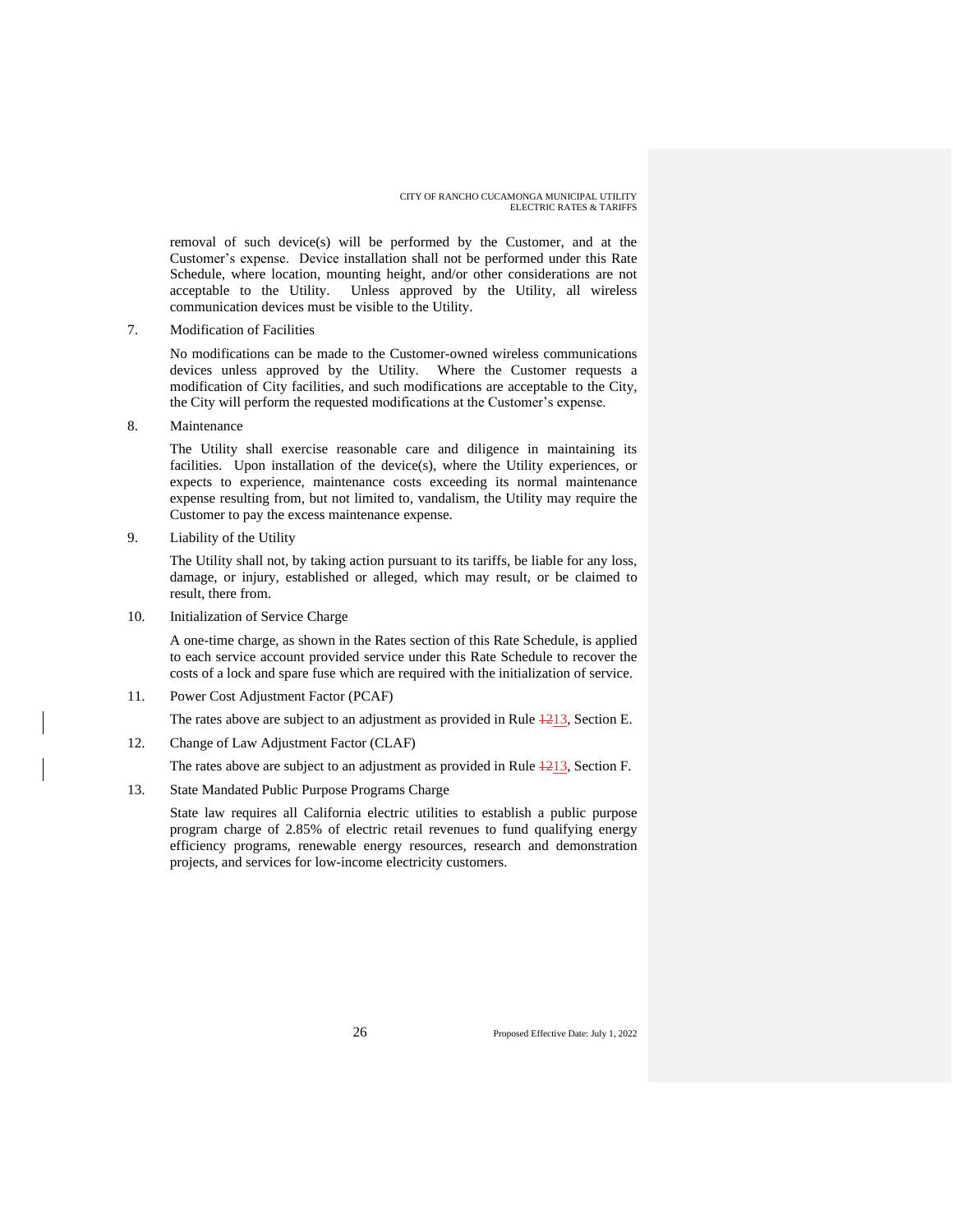### **NET ENERGY METERING**

#### A. Applicability

Applicable to a customer who operates a renewable electrical generation facility that is located on the customer's premises with a capacity of not more than 1 MW that is interconnected and operates in parallel with the City's electric system, intended primarily to offset part or all of the customer's own electrical requirements, and meets all the applicable safety and performance standards.

B. Territory

Within the entire territory served.

C. Net Surplus Compensation Rate

For customer accounts established on or after December 1, 2018: The net surplus compensation rate shall be \$0.0500 per kWh applied to any net surplus energy remaining at the end of the customer's twelve (12) monthly billing period ("relevant period").

Grandfathered Provision: For customer accounts established before December 1, 2018: The net surplus compensation rate shall be equivalent to the highest hourly rate that was charged for consumption in their OAT during the year prior to the Customer's Annual Billing Date. This provision will remain in effect for fifteen (15) years from the Customer's original year in which the generating facility was interconnected to RCMU's grid. After that period expires, the Customer will receive the current net surplus compensation that is being offered at that time.

#### D. Rates

1. All rates charged under this schedule will be in accordance with the Eligible Customer-Generator's otherwise applicable tariff (OAT) or rate schedule. An Eligible Customer-Generator served under this schedule is responsible for all charges in its OAT including the monthly or annual minimum charges (including service, customer, reliability and demand charges, when applicable) regardless of the Customer's monthly or annual net generation.

Eligible Customers under this schedule are subject to any new or additional charge(s) that may be imposed by the Utility on the other customer in the rate class to which Customer would otherwise be assigned.

2. As determined in each billing period, when a customer consumes more energy than generated at the premises (net consumer), the net consumed energy will be used in the calculation of all applicable energy charges, calculated by multiplying the net amount consumed by the applicable energy rate components of the customer's OAT.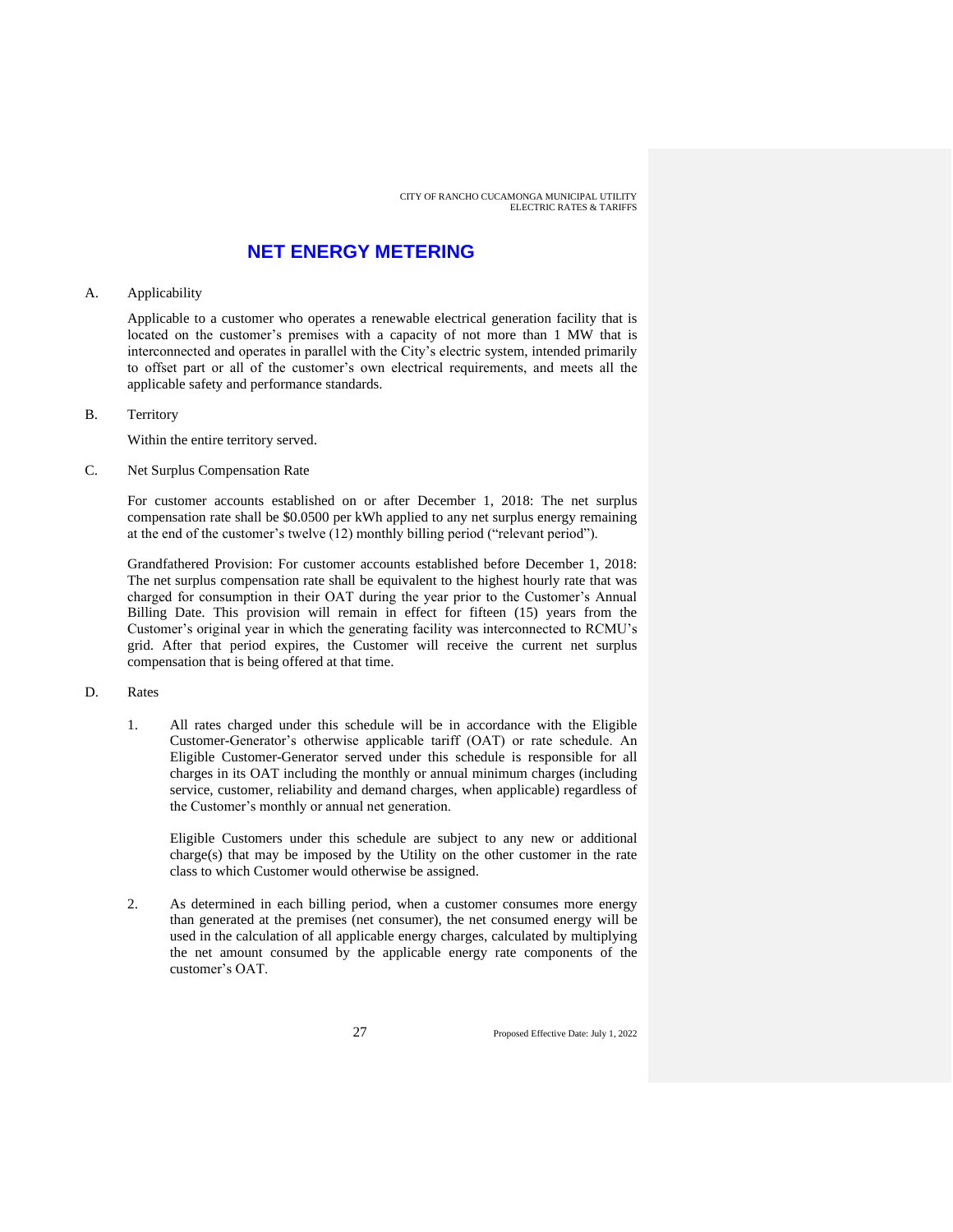3. As determined in each billing period, when a customer generates more energy than is consumed by the customer (net generator), the resulting net produced energy will be calculated by multiplying the net produced kWh by the applicable energy rate component of the Customer's OAT (including TOU periods) and be a credit on the bill. Any net kilowatt-hours of production credit that exceeds the net consumed energy, will be carried forward into the next billing period.

If the Customer's OAT includes "time of use" (TOU) rates, any net energy consumed monthly shall be calculated according to the terms of the OAT. When the customer is a net generator during any TOU period, the net kilowatt-hours generated shall be valued at the same price per kilowatt-hour as the Utility would charge during that same TOU period.

- 4. Customers who are Net Surplus Electricity producers at the Customer's Annual True-Up Date, may elect to either carry over annual Net Surplus Energy production (in kilowatt hours) as a credit that will be applied to kilowatt hours consumed by the Customer or Customer may elect to receive payment to cash out the remaining Net Surplus Energy.
- D. Special Condition
	- 1. An executed Net Energy Metering and Generating Facility Interconnection Agreement is required prior to receiving service under this Schedule.
	- 2. Metering Requirements: If the customer's existing meter is not capable of measuring the flow of energy in two directions, an appropriate meter shall be provided at the expense of the customer. The City may elect to install an additional meter or meters, at the City's expense to provide the information necessary to accurately bill or credit the customer.
	- 3. To be eligible for service under this Schedule, the customer's generating facilities must be sized to offset part or all of the customer's own electrical requirements and cannot be oversized. This means that the estimated output of the generating facility, using the CEC-AC nameplate rating for inverter-based generating facilities must not exceed the customer's previous annual usage in kWh.
	- 4. A new customer of record who owns, leases, or rents a premise that includes an existing generating facility with a capacity under 30 kW that was approved by RCMU for operation prior to the new customer moving in and/or taking electric service with RCMU will take service under this Tariff as long as the requirements of this Tariff are met and will not have to sign a new Interconnection Agreement. This provision also applies to premises where the developer/contractor establishes the interconnection.

A new customer of record who owns, leases, or rents a premise that includes an existing generating facility with a capacity over 30 kW that was approved by RCMU for operation prior to the new customer moving in and/or taking electric service with RCMU will take service under this Tariff and will need to sign a new Interconnection Agreement.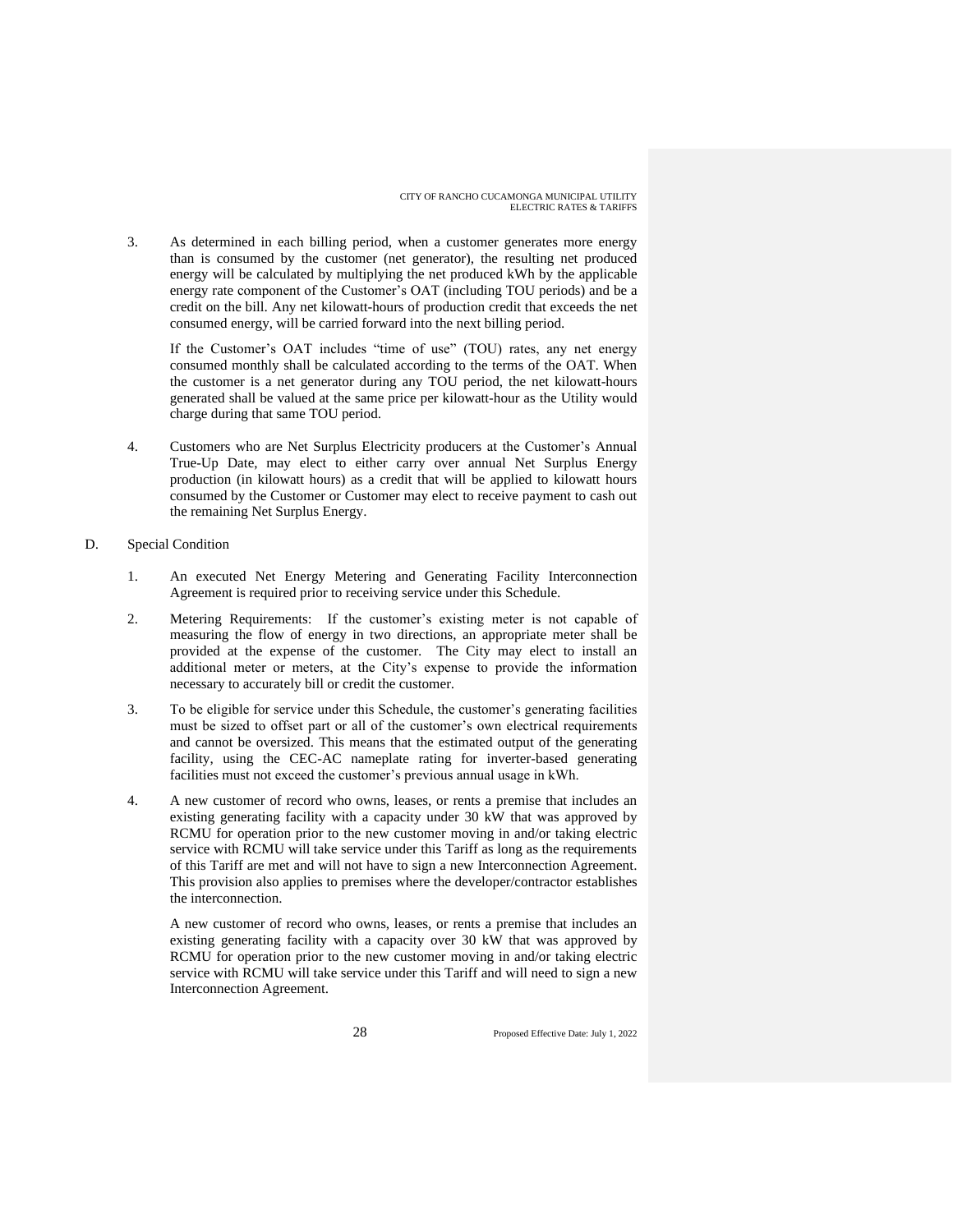- 5. RCMU shall retain any net surplus energy generated by the NEM Customer including any associated environmental attributes or renewable energy credits (RECs).
- 6. Net Metering Aggregation (NMA): Customers served under this Tariff with a Generating Facility on a property owned by the Customer, may elect to aggregate electric services to additional properties that are solely owned by the Customer and are located on parcels adjacent or contiguous to the Generating Facility. Generation not used where the Generating Facility is located, is transferred to adjacent properties and equally distributed to the other properties by a percentage determined upon entering into the Interconnection Agreement. NMA does not allow for Net Surplus Compensation for excess generation.

#### E. Billing

- 1. City shall provide all customers served under this Schedule with net energy consumption information and/or net energy export information with each monthly bill.
- 2. Customers served under this Schedule shall pay both energy and non-energy charges on a monthly basis, in accordance with the customer's OAT except as otherwise allowed by State law. The value of net energy production will be used to offset only energy related charges in subsequent billing periods.

#### F. Definitions

- 1. Net energy metering measures the difference between the electricity supplied through the electric grid and the electricity generated on the customer's premises and fed back to the electric grid over a Twelve-Month Period.
- 2. Otherwise Applicable Tariff (OAT) is the customer's regularly filed rate schedule under which service is rendered.
- 3. Net Surplus Electricity is the electricity generated by an eligible customergenerator measured in kilowatt hours over a 12-month period that exceeds the amount of electricity consumed by that eligible customer-generator.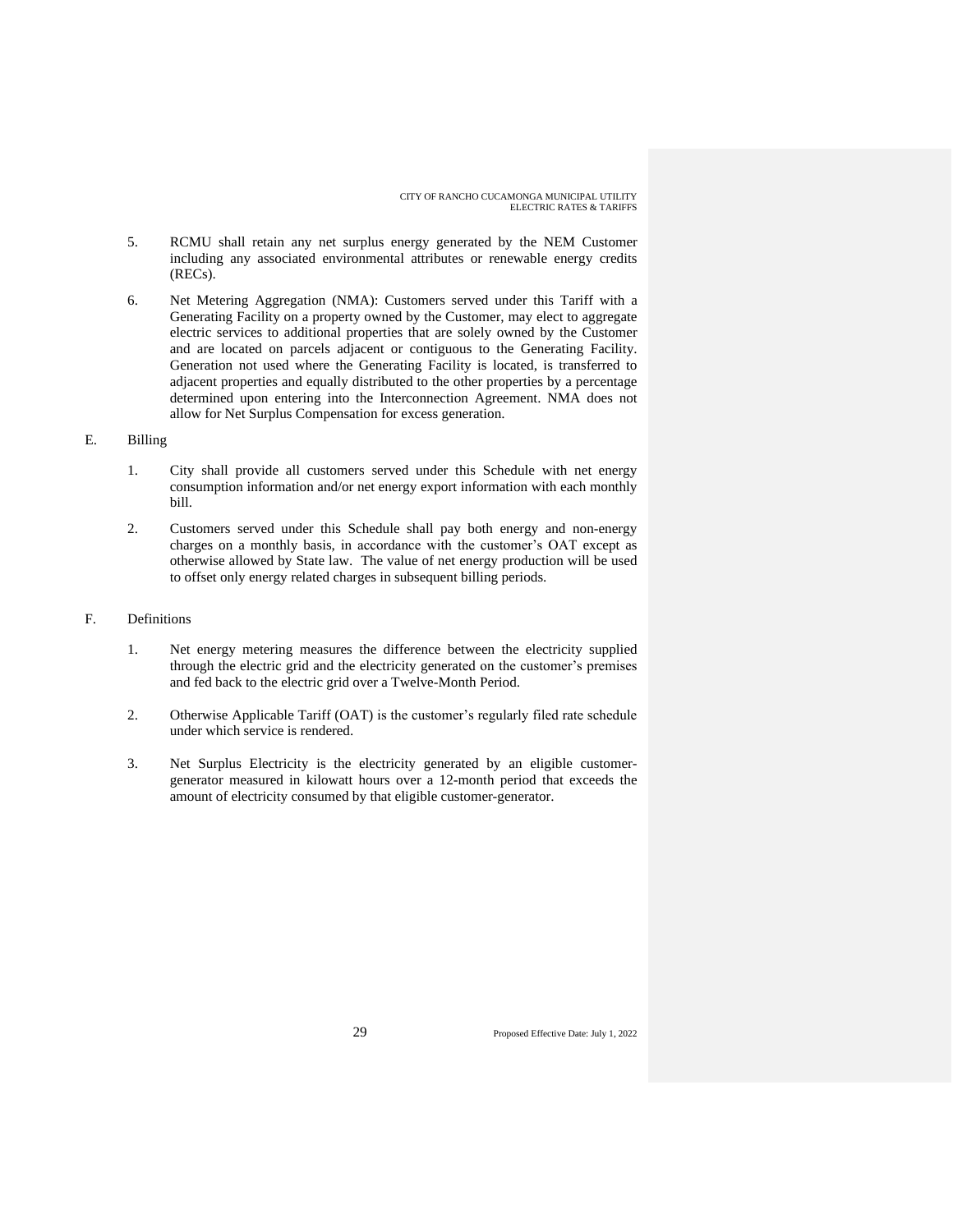### **ECONOMIC DEVELOPMENT**

#### A. Applicability

Commercial or industrial end-use Customers that would otherwise receive service under the Large Commercial or Large Industrial Electric Rate Schedule and meet certain criteria as established and adopted by resolution of the City Council of the City of Rancho Cucamonga may take advantage of the Economic Development (ED) rate as a New Customer or Expanded Load Customer. This ED rate is applicable to all or part of the services provided to New Customers and Expanded Load Customers, as such terms are defined herein.

- 1. A New Customer shall be a Customer seeking to locate a new business or relocate an existing business (not currently located within the territory served by the Rancho Cucamonga Municipal Utility (RCMU)) within RCMU's service territory.
	- a. A New Customer shall meet both of the following criteria in order to qualify for Schedule ED:
		- i. Projected minimum monthly electric demand of at least 200 kW.
		- ii. Job Creation

|    | Tier 1 Discount Rate | $100 - 249$ jobs      |
|----|----------------------|-----------------------|
| 2. | Tier 2 Discount Rate | $250 - 500$ jobs      |
| 3. | Tier 3 Discount Rate | greater than 500 jobs |

- 2. An Expanded Load Customer shall be an existing RCMU Large Commercial or Large Industrial customer that is adding new load to RCMU by a minimum monthly electric demand of 200 kW based upon the Customer's past electrical demand as determined by RCMU. The expanded load can be at the customer's current site, or at a new site within the RCMU service territory. The Tier 1 ED rate will only be applied to the expanded load as determined in Section 6 below.
- B. Territory

Within the entire territory served.

C. Character of Service

The service provided hereunder shall be alternating current with regulated frequency of 60 hertz, three-phase, or a combination single and three-phase served through one meter, at a standard voltage specified by RCMU. To be eligible to participate all customers must have a demand meter.

D. Rates

Except as provided herein, or in the Economic Development Rate Agreement, all charges and provisions of the Customer's otherwise applicable rate schedule shall apply. The applicable Energy Charge and Demand Charge under the Customer's otherwise applicable rate schedule will be reduced as follows: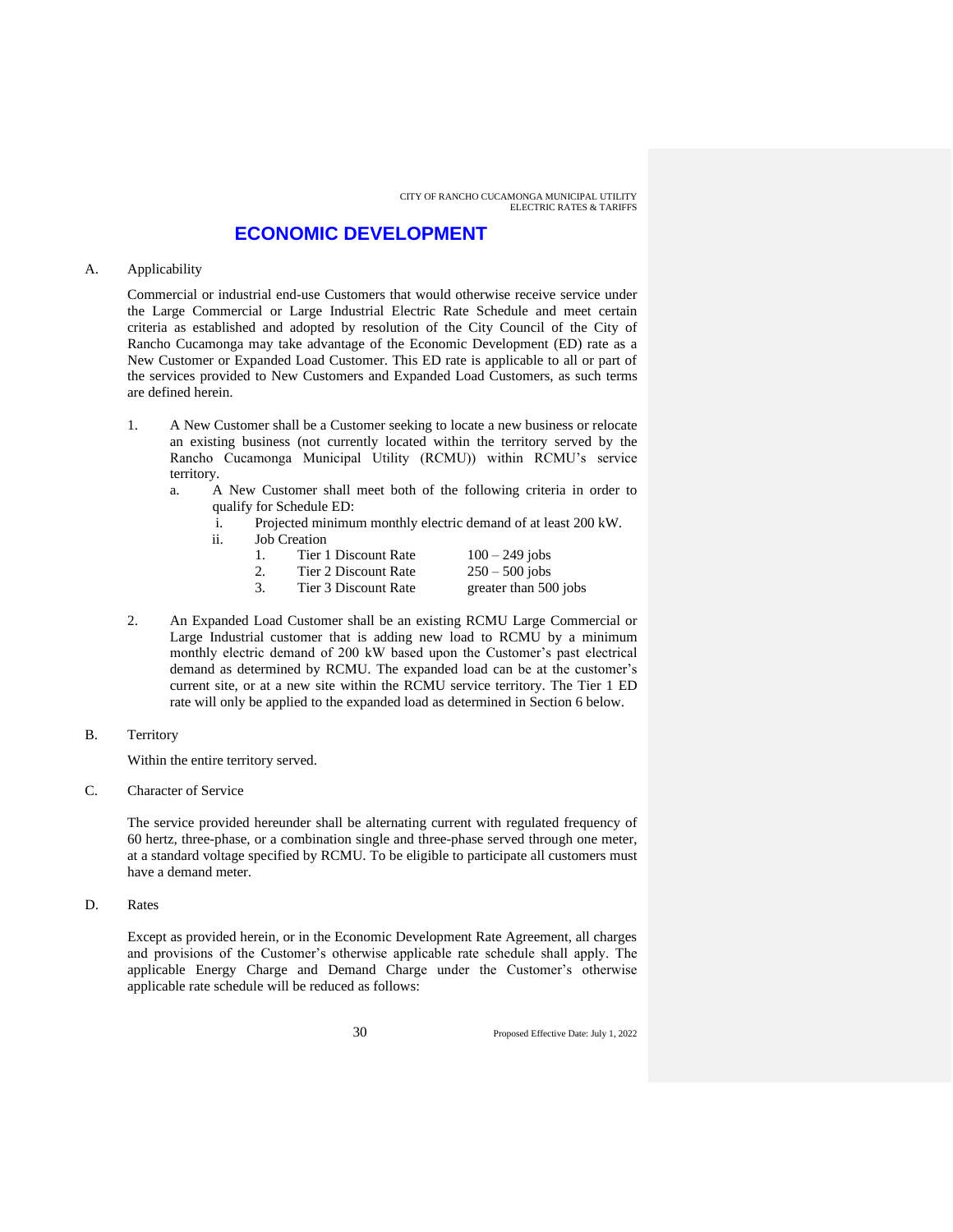CITY OF RANCHO CUCAMONGA MUNICIPAL UTILITY ELECTRIC RATES & TARIFFS

|               | Tier 1 | Tier 2 | Tier 3 |
|---------------|--------|--------|--------|
| Years $1 - 2$ | 20%    | 20%    | 20%    |
| Years $3 - 4$ | 15%    | 17%    | 20%    |
| Year 5        | 10%    | 12%    | 15%    |

#### E. Special Conditions

- 1. Term: Economic Development Rate Agreements entered into under this Schedule shall be for a single five-year term.
- 2. Approval: Application of this Rate Schedule shall be subject to the approval of the City Manager or his/her designee, based on meeting the eligibility criteria outlined herein.
- 3. Agreement: The Customer must sign a standard Rancho Cucamonga Economic Development Rate Agreement in order for the rates under this Schedule to be applicable. In addition to the other terms of this Schedule, the Economic Development Rate Agreement shall require the Customer to reimburse Rancho Cucamonga for all rate reductions received under this Schedule, if the Customer fails to maintain the required minimum load during the five-year term of the Agreement.
- 4. Minimum Load: Customers qualifying under this Schedule as a New Customer with a projected minimum monthly electric demand of at least 200 kW or as an Expanded Load Customer under Applicability Sections 1 and 2 above, respectively, must agree to maintain a minimum level of load for five years from the date service is first rendered under this Schedule and to document compliance with all applicable requirements, as set forth in the Economic Development Rate Agreement.
- 5. Job Creation / Retention: Customers qualifying under this Schedule as a New Customer with a projected minimum monthly electric demand of at least 200 kW under Applicability Section 1a (ii), respectively, must agree to create and retain a minimum level of full-time equivalent jobs for five years from the date service is first rendered under this Schedule and to document compliance with all applicable requirements, as set forth in the Economic Development Rate Agreement.
- 6. Base Period Usage: Base Period Usage shall be established and agreed to in the Economic Development Rate Agreement for Expanded Load Customers. Base Period Usage shall be the average monthly energy use and demand for the Customer during the last three years of service to the Customer, from the date ending the last payment period before the date of the Agreement. Expanded Load qualifying for the rate under this Schedule shall be measured as the difference between the new monthly, metered documented energy use and demand, and the Base Period Usage.
- 7. State Mandated Public Purpose Program Charge: All bills rendered under this Schedule shall be subject to the Public Purpose Program Charge as established by the City Council.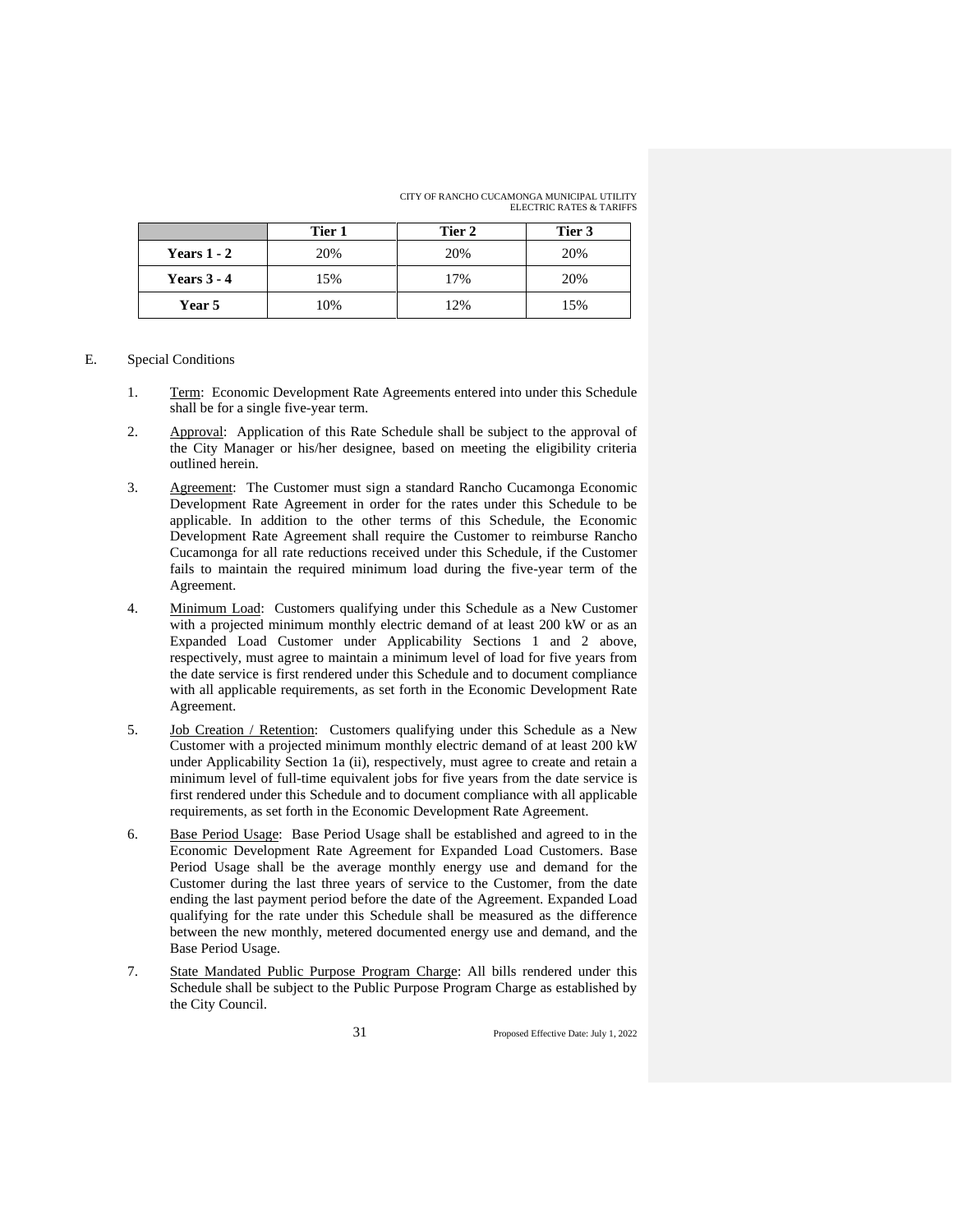- 8. Miscellaneous Fees and Charges: Rates charged pursuant to this Schedule shall be subject to any Energy Users Taxes, Utility Users Taxes, and any other governmental taxes, duties, or fees which are applicable to Electric Service provided to Customer by the City of Rancho Cucamonga. Rates are also subject to adjustment, as established by the City of Rancho Cucamonga's City Council, in its sole discretion, in response to federal or state climate change laws, renewable portfolio standard or other mandated legislation. These adjustments may include but are not limited to charges to mitigate the impacts of greenhouse gas emissions or "green power" premiums.
- 9. Expanded Load: Expanded Load customers applying for this rate must demonstrate to the satisfaction of the Utility that the expanded load is new to the Rancho Cucamonga Municipal Utility.
- 10. Effective Date: The effective date of the Economic Development Rate Agreement shall commence within 12 months from the date of the City's approval, or the Agreement becomes null and void. The Agreement becomes effective upon execution by the parties, and the Economic Development Rate commences upon written notice by Customer and coincides with the Customer's normal billing cycle.
- 11. Reapplication: Customers who have received service under the Economic Development Rate are eligible to reapply for the rate as an Expanded Load Customer, if they meet the criteria therefore.
- 12. Restrictions: Residential customers and federal, state or local government agencies are not eligible to apply for service under this Schedule.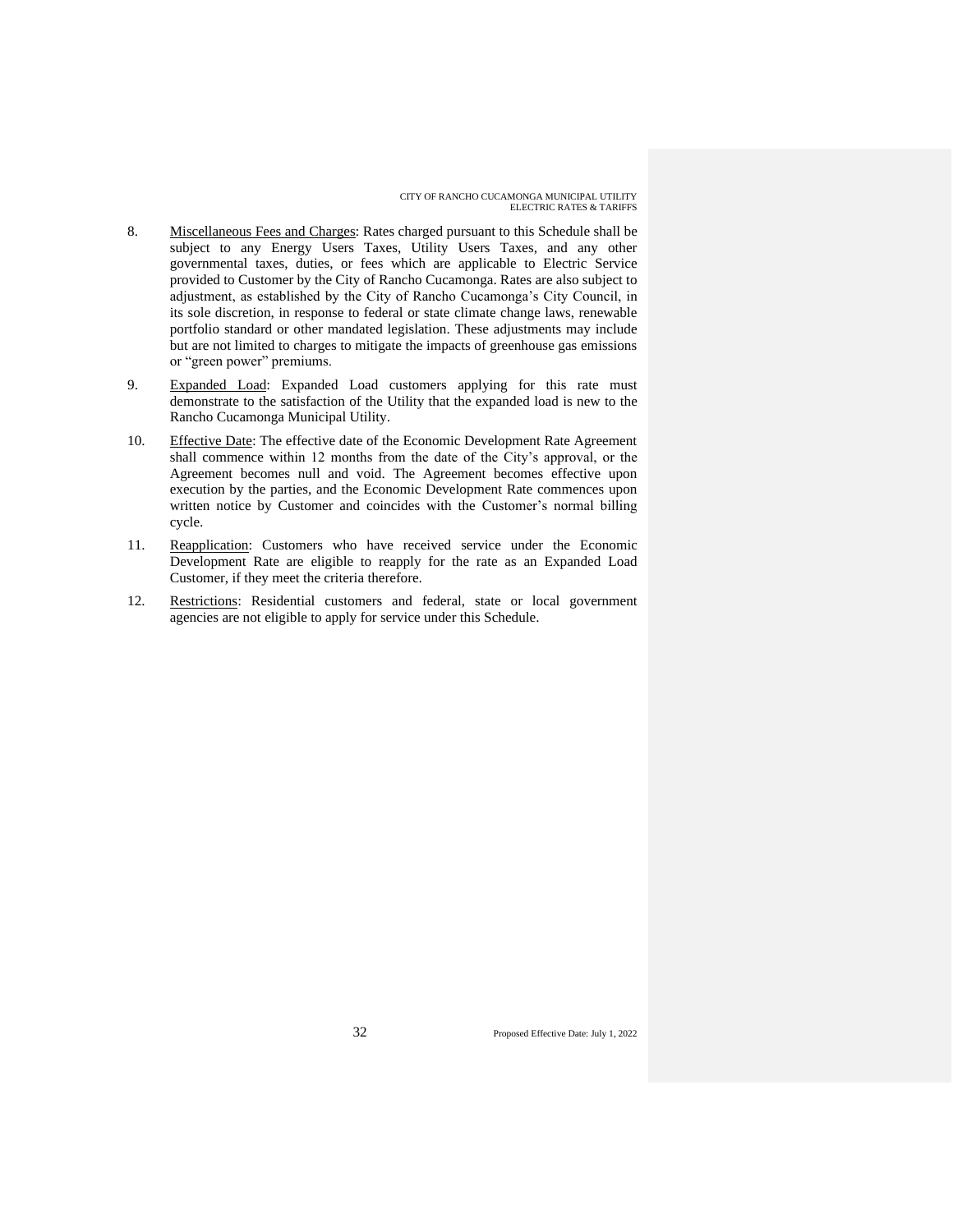### **STANDBY DEMAND CAPACITY RESERVATION CHARGE (SELF GENERATION)**

#### A. Applicability

Applicable to Large Commercial and Large Industrial customers who operates a non-net metered, non-utility generating facility rated at 1000 kW or less, interconnected on the Customer's premises and operates in parallel with the City's electric system. The generating facility is intended primarily to offset part or all of the customer's own electrical requirements and meets all the applicable safety and performance standards.

Standby service customers have unique electric demands, due to their on-site generation assets, that are often quite different from those of full requirement customers. These customers pay standby rates so that they may, in the event of a planned or unplanned outage of their non-utility generating system, take service from the City electric system. The City bears an "obligation to serve" and must configure their system to allow every customer reliable access to the grid. The standby charge is designed to recover the costs of transmission and distribution facilities, as well as substation and transformers dedicated to the customer's use that do not vary with usage in maintaining sufficient capacity (through operating reserves) in order to serve an unplanned outage, even if such an outage never occurs. The standby charge also includes appropriate service voltage level distinctions: secondary and primary.

B. Territory

The entire territory served.

- C. Rates
	- 1. Rates for this service shall be the same as for the schedule under which the customer's otherwise applicable rate schedule shall apply.
	- 2. Standby Demand Capacity Reservation Charge (CRC): A CRC shall be a flat \$/kW amount applied to the Standby Demand in kW, which represents the entire reserved capacity needed for the City to serve the self-generation customer's load, which would have been regularly served by the customer's generating facility when such facility experiences a partial or complete outage. The level of Standby Demand shall be provided by the customer and shall not exceed the nameplate capacity of the customer's generating facility.

| Standby Charge – Secondary $(\frac{f}{k}W)$ | Standby Charge – Primary $(\frac{8}{kW})$ |
|---------------------------------------------|-------------------------------------------|
| \$8.61                                      | \$7.61                                    |

3. Demand Charge: As determined in each billing period, a Standby Service customer's billing demand shall be the kilowatts of Maximum Demand indicated or recorded by instruments, determined to the nearest kW of the absolute net power that the customer received from the City's electric system. The Demand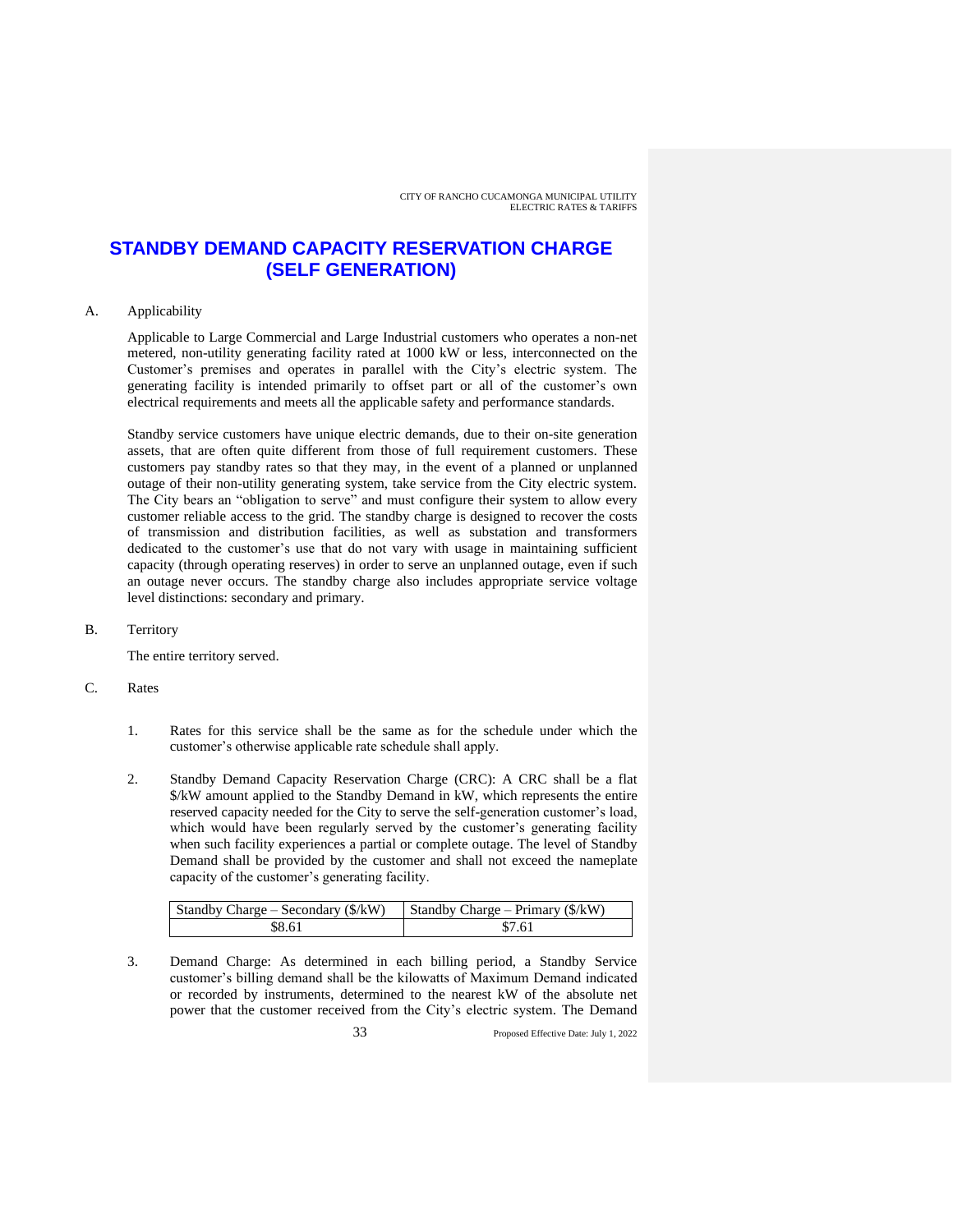Charge for each time period shall be based on the Maximum Demand for that time period occurring during the respective monthly billing period.

- 4. Energy Charge: As determined in each billing period, when a Standby Service customer consumes more energy than generated at the premises, the net consumed energy will be used in the calculation of all applicable energy charges. All Energy shall be billed in accordance with the customer's Otherwise Applicable Tariff rate schedule which would otherwise apply if the customer had no generating equipment.
- 5. Other charges: All other specific rate components, including the Power Factor Adjustment Charge, Customer Charge and the State Electric SurTax will not vary based on registered usage or demand of the customer's generating facility.
- D. Special Conditions
	- 1. Contract Required Customer shall sign an Interconnection Agreement contract for this service, which shall state the number of kW of standby capacity required. "Standby capacity" shall not exceed the nameplate rating of the customer's generating equipment.
	- 2. Metering Requirements If the customer's existing meter is not capable of measuring the flow of energy in two directions, an appropriate meter shall be provided at the expense of the customer. The City may elect to install an additional meter or meters, at the customer's expense to provide the information necessary to accurately bill or credit the customer.
	- 3. The CRC tariff is only applicable to Standby Service customers who require electric capacity and energy supplied by the City on a regular basis to supplement the Customer's power requirement in addition to that ordinarily supplied by the on-site non-utility generation facilities. If a customer has a planned generator outage with prior notification given to RCMU for an entire billing period the standby charge will not be applicable.
	- 4. Customers exempted from the CRC tariff:
		- (a) Customers with backup on-site generation that is used exclusively when service from the utility is not available in the event of an interruption in utility service and which are not used to offset Customer electricity purchases.
		- (b) The applicability of these exemptions shall be determined at the discretion of the Utilities Manager.
	- 5. Standby Demand in kW represents the entire reserved capacity needed for the City to serve the customer's load, regularly served by the customer's generating facility when such facility experiences a partial or complete outage. The level of Standby Demand, which shall not exceed the nameplate capacity of the customer's generating facility, is initially designated by the customer and is set forth in the generation interconnection agreement. Once a customer's designated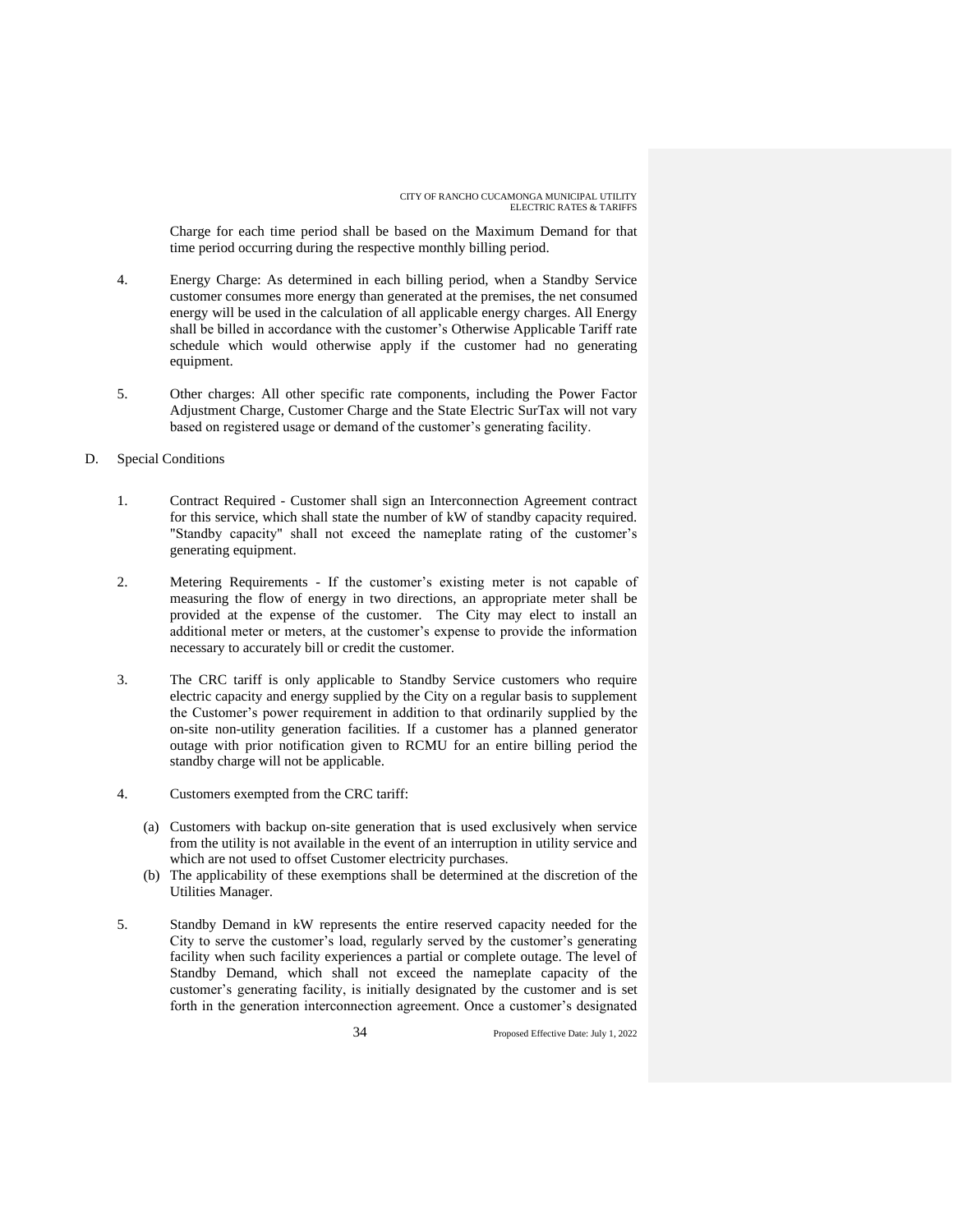Standby Demand has been set, it shall remain at such level for a minimum of 12 months unless, in the City's determination, the Standby Demand needs to be adjusted to more accurately represent the customer's actual reserve capacity needs. Upon the City's determination that the customer's designated Standby Demand does not reflect the actual level of needed reserve capacity, over any 15 minute period or through on-site verification, the City shall adjust the Standby Demand to reflect the actual needed reserve capacity. When the Standby Demand is adjusted by the City as provided above, a qualified change in the Standby Demand shall not be made for 12 months from the last adjustment. The customer is responsible for notifying the City of permanent or material changes in their generation facilities (size, type and operations) for future adjustments to the Standby Demand.

- 6. Diversity Factor a statistical assumption that a certain percentage of standby load will be utilizing substation and distribution service between each class' peak demand and the system peak demand. This factor was determined using the diversity factors calculated in the utility's most recent cost of service study and is embedded in the current CRC tariff. A percentage difference was identified as the diversity factor and the distribution and substation portion of the standby rates were reduced accordingly reflecting a reduction in those infrastructure requirements.
- E. Billing Calculation

A Customer's bill is calculated according to the rates and conditions above. The charges are calculated by applying the Rate Charges on the customer's applicable nameplate generation capacity for the generating unit at the customer's facility. All other usage provided by RCMU will be based on the applicable rate tariff, including any riders or additional charges.

Customers served under this Schedule shall pay both energy and non-energy charges on a monthly basis, in accordance with the customer's Otherwise Applicable Tariff except as otherwise allowed by State law.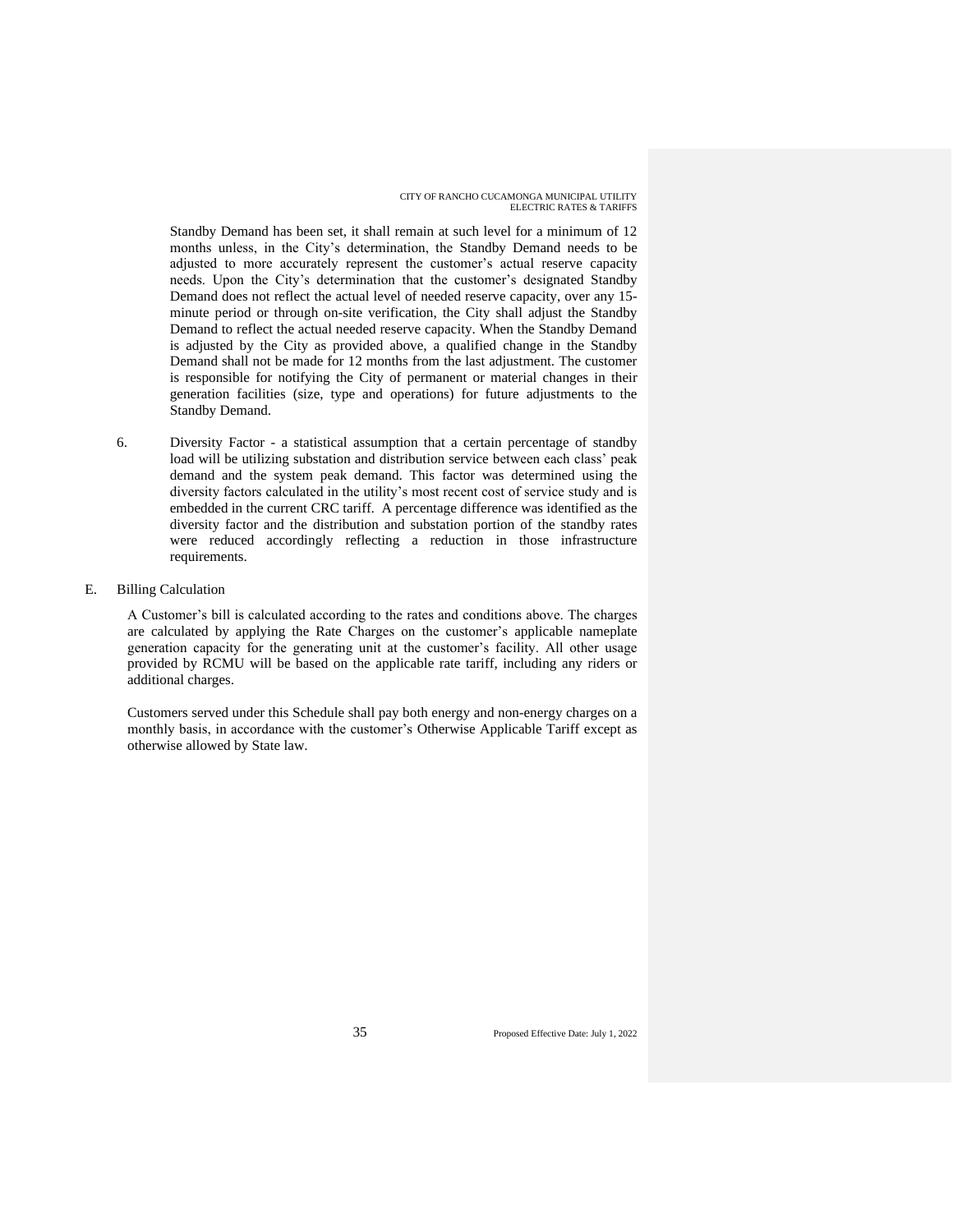### **ELECTRIC VEHICLE CHARGING**

#### A. Applicability

Applicable solely for the charging of electric vehicles, on a premises or public right of way where a separate RCMU meter to serve electric vehicle (EV) charging facilities is requested.

#### B. Territory

Within the entire territory served.

#### C. Rates

| Energy Charge - \$/kWh/Meter/Month                  |                         |                |
|-----------------------------------------------------|-------------------------|----------------|
|                                                     | Summer Season – On-Peak | 0.229070.23654 |
|                                                     | Mid-Peak                | 0.100670.10395 |
|                                                     | Off-Peak                | 0.041380.04273 |
|                                                     | Winter Season – On-Peak | 0.085090.08786 |
|                                                     | Mid-Peak                | 0.076820.07932 |
|                                                     | Off-Peak                | 0.048260.04983 |
| Customer Charge - \$/Meter/Month                    | Under 20 kW             | 28.1630.00     |
|                                                     | Over 20 kW              | 174.90185.00   |
| Demand Charge - \$/kW of Billing Demand/Meter/Month |                         |                |
| <b>Facilities Related</b>                           |                         | 12.00          |
| Power Factor Adjustment - \$/KVA                    |                         | 0.30           |

#### D. Special Conditions

- 1. Time periods are defined as follows:
	- On-Peak: Noon to 6:00 p.m. weekdays except holidays
	- Mid-Peak: 8:00 a.m. to noon and 6:00 p.m. to 11:00 p.m. weekdays except holidays.
	- Off-Peak: All other hours.

Holidays are New Year's Day (January 1), Washington's Birthday (third Monday in February), Memorial Day (last Monday in May), Independence Day (July 4), Labor Day (first Monday in September), Veteran's Day (November 11), Thanksgiving Day (fourth Thursday in November), and Christmas (December 25).

When any holiday listed above falls on Sunday, the following Monday will be recognized as an off-peak period. No change will be made for holidays falling on Saturday.

The Summer Season shall commence at 12:00 a.m. on June 1<sup>st</sup> and continue until 12:00 a.m. on October  $1<sup>st</sup>$  of each year. The Winter Season shall commence at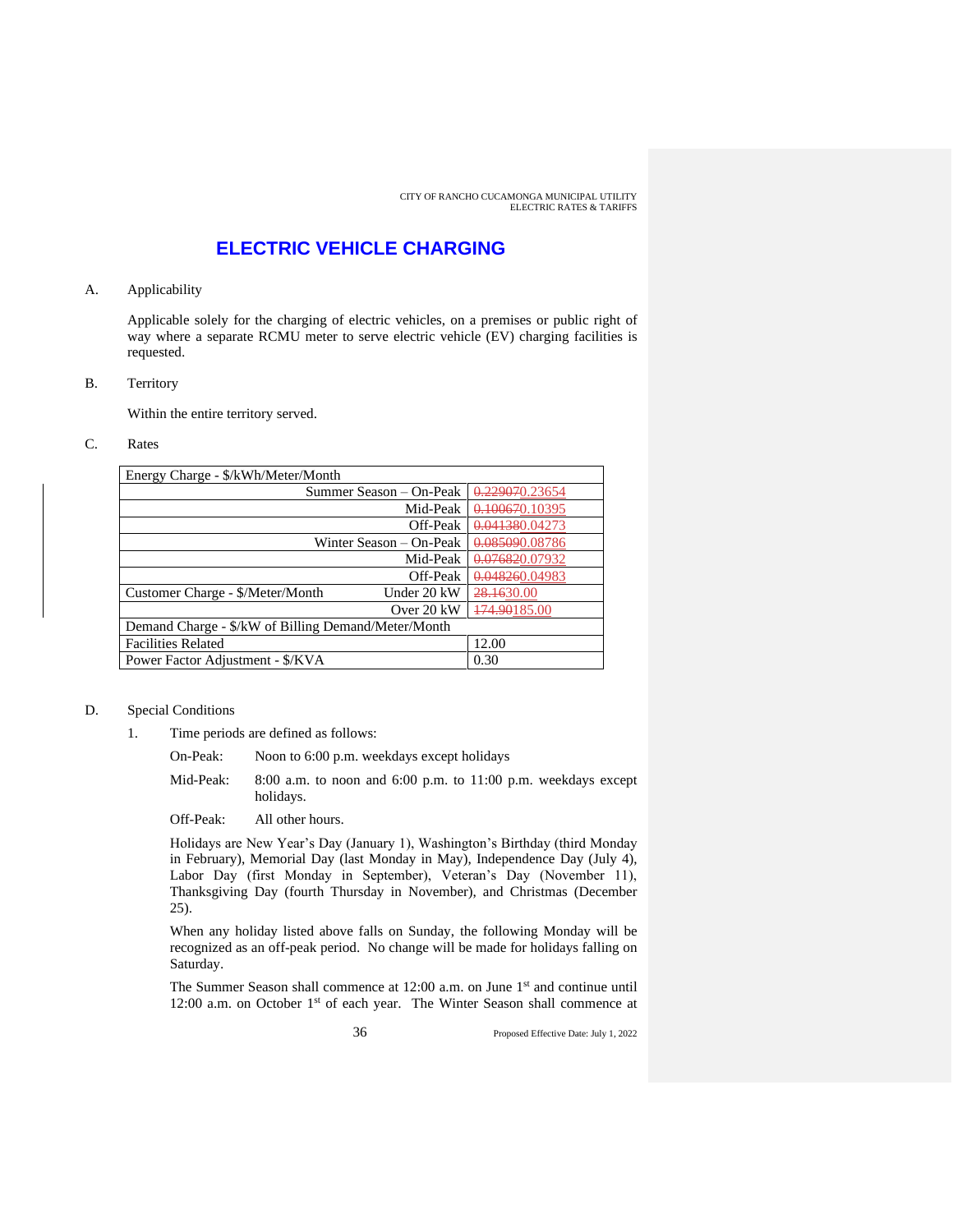12:00 a.m. on October 1<sup>st</sup> of each year and continue until 12:00 a.m. on June 1<sup>st</sup> of the following year. A pro rata computation will be made for seasonal billing purposes.

- 2. Voltage Service will be supplied at one (1) standard voltage.
- 3. Metering

Only EV charging facilities and related equipment shall be separately metered and served under this Schedule. Where RCMU determines that the operation of the EV charging facilities may interfere with service to that customer or other customers, RCMU will install a load management device at customer's expense to control when EV charging will occur. For purposes of monitoring customer load, RCMU may install at its expense, load research metering. The customer shall provide, at no expense to RCMU, a suitable location for meters and associated equipment.

4. Billing Demand

The Billing Demand shall be the kilowatts (kW) of Maximum Demand, determined to the nearest kW. The Demand Charge may include the following billing components. The Time Related Component shall be for the kilowatts of Maximum Demand recorded during (or established for) the monthly billing period. The Facilities Related Component shall be for the kilowatts of Maximum Demand recorded during (or established for) the monthly billing period. However, when the Utility determines the Customer's Meter will record little or no energy use for extended periods of time or when the Customer's Meter has not recorded a Maximum Demand in the preceding eleven (11) months, the Facilities Related Component of the Demand Charge may be established at fifty percent (50%) of the Customer's Connected Load.

5. Maximum Demand

The Maximum Demand in any month shall be the measured maximum kilowatt input, indicated or recorded by instruments, during any 15-minute metered interval in the month.

6. Power Factor Adjustment

The Customer's bill will be increased each month for power factor by the amount shown in the Rates section above for service metered and delivered at the applicable voltage level, based on the per kilovar of maximum reactive demand imposed by the Utility.

The maximum reactive demand shall be the highest measured maximum average kilovar demand indicated or recorded by metering during any 15-minute interval in the month. The kilovars shall be determined to the nearest unit. A device will be installed on each kilovar meter to prevent reverse operation of the meter.

7. Interconnection

Customers taking service under this Schedule shall have no electrical interconnection beyond the RCMU's Point of Delivery between electrical loads eligible for service under this Schedule and any other electrical loads.

8. Temporary Discontinuance of Service.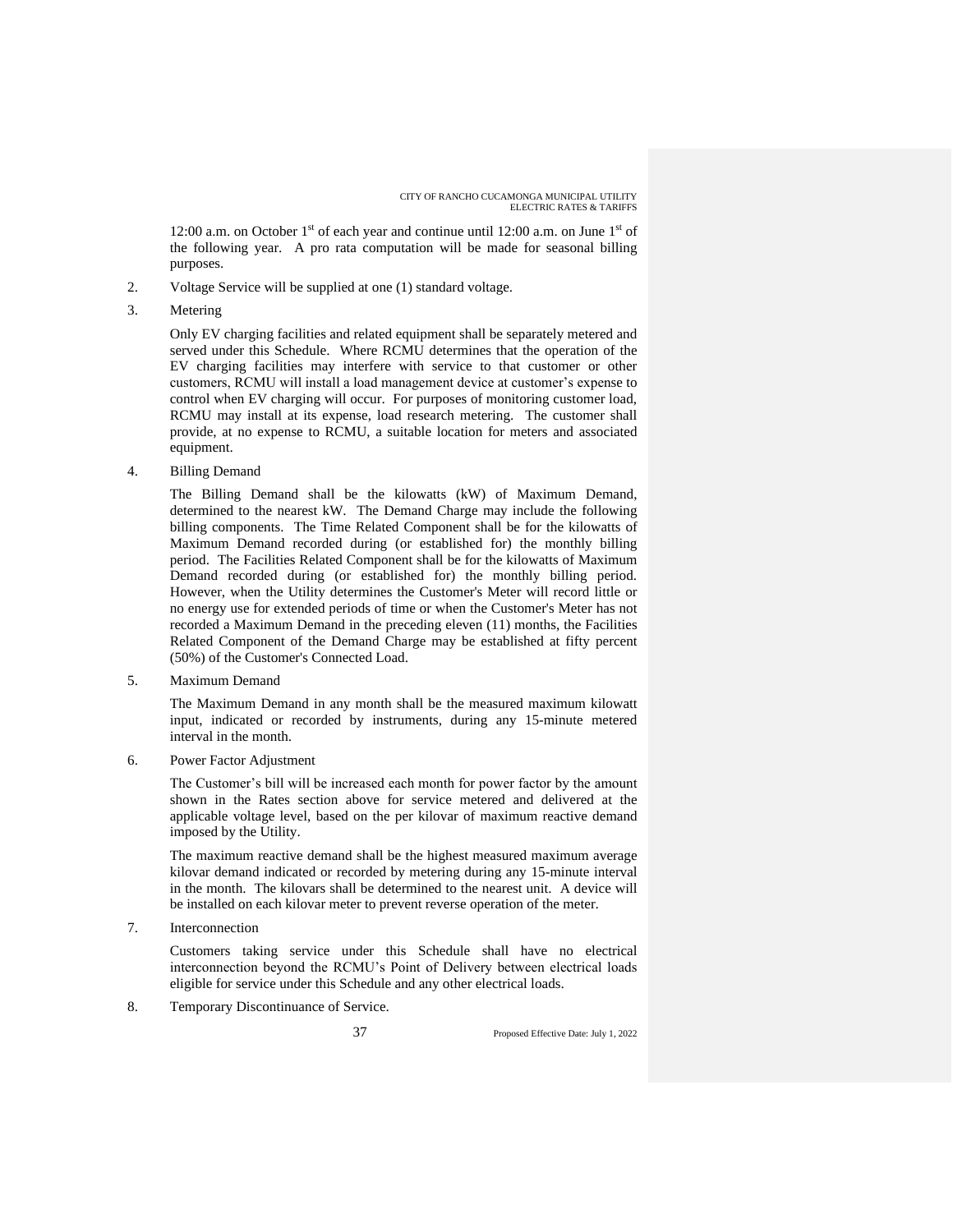Where the use of energy is seasonal or intermittent, no adjustments will be made for a temporary discontinuance of service. Any Customer resuming service within twelve (12) months after such service was discontinued will be required to pay all charges which would have been billed if service had not been discontinued.

9. Customer-Owned Electrical Generating Facilities.

Upon written approval by the Utility, momentary parallel operation may be permitted to allow the Customer to test the auxiliary/emergency generating facilities.

10. Billing Calculation.

A Customer's bill is calculated according to the rates and conditions above. The charges are calculated by applying the Rate Charges when applicable to the actual billing determinants (kilowatt hours [kWh], demand [kW], kilovar [kVa], etc.).

11. Power Cost Adjustment Factor (PCAF).

The rates above are subject to an adjustment as provided in Rule  $\frac{1213}{2}$ , Section E.

12. Change of Law Adjustment Factor (CLAF).

The rates above are subject to an adjustment as provided in Rule  $\frac{1213}{2}$ , Section F.

12. State Mandated Public Purpose Programs Charge.

State law requires all California electric utilities to establish a public purpose program charge of 2.85% of electric retail revenues to fund qualifying energy efficiency programs, renewable energy resources, research and demonstration projects, and services for low-income electricity customers.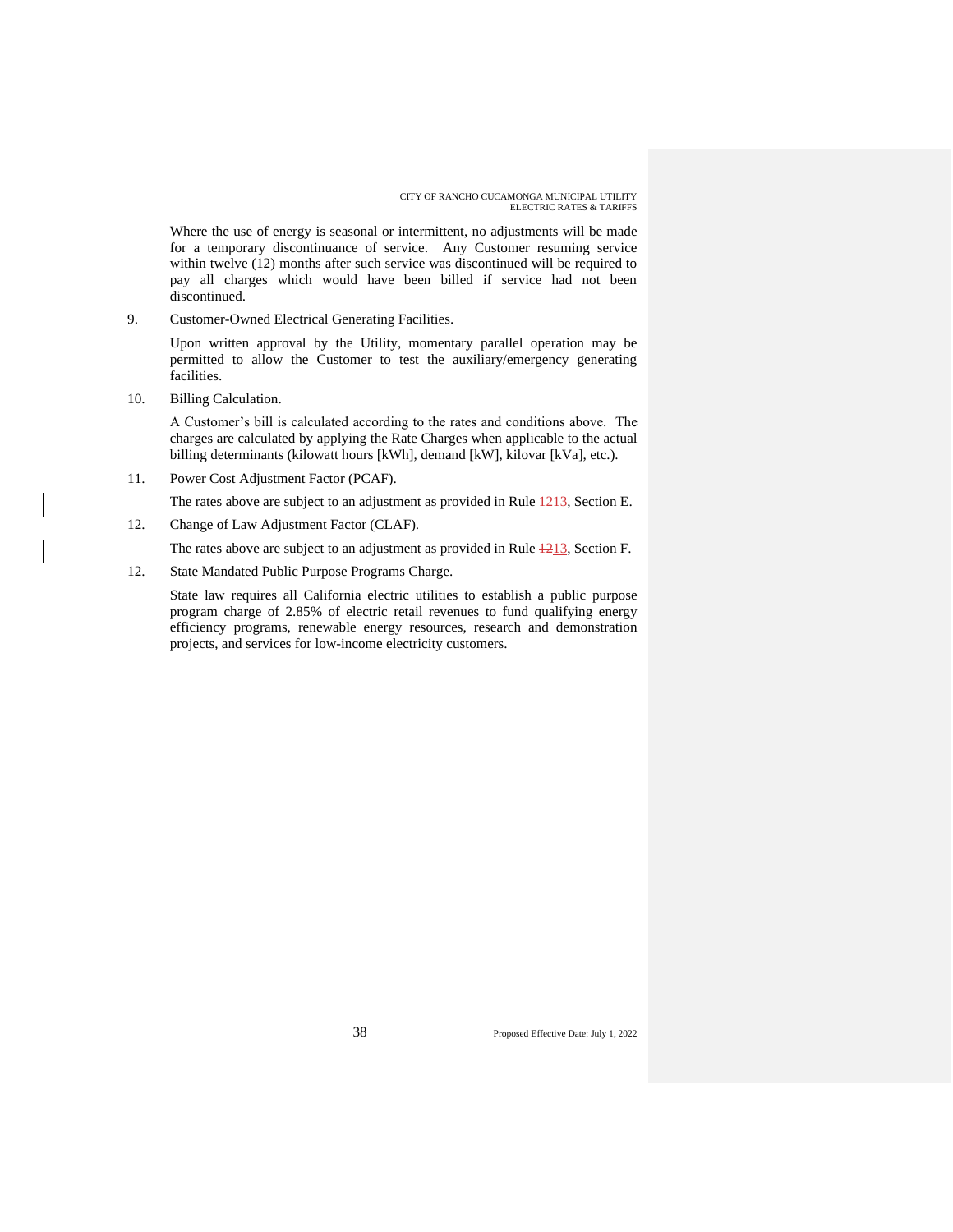### **SERVICE ESTABLISHMENT CHARGE**

A. Applicability

Applicable to General Service and Domestic Service customers.

B. Territory

Within the entire territory served.

C. Rates

For each establishment of electric service…………… \$15.00

- D. Special Conditions
	- 1. The service establishment charge provided for herein is in addition to the charges calculated in accordance with the applicable schedule and may be made each time an account is established. As used herein, establishment means each time an account is opened, including a turn on of electric service or a change of name which requires a meter reading.
	- 2. In case the customer requests that electric service be established on the day of his request or outside of regular hours, an additional charge of \$11.00 may be made.